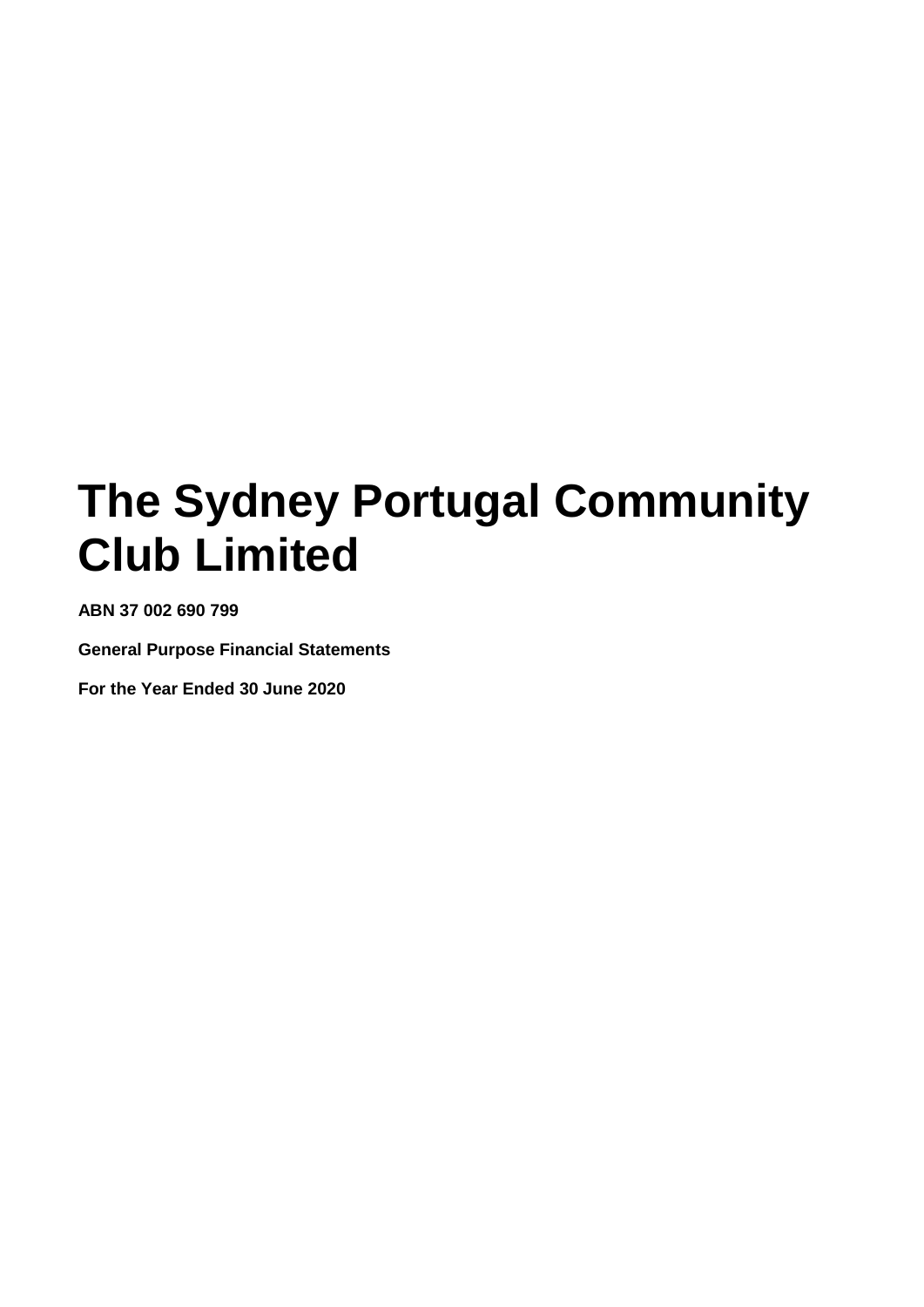**ABN 37 002 690 799**

**30 June 2020**

### **CONTENTS**

| Financial Statements                              | <b>Page</b>    |
|---------------------------------------------------|----------------|
| Directors' Report                                 | $\overline{2}$ |
| Auditor's Independence Declaration                | 5              |
| Statement of Comprehensive Income                 | 6              |
| <b>Statement of Financial Position</b>            | 7              |
| Statement of Changes in Equity                    | 8              |
| <b>Statement of Cash Flows</b>                    | 9              |
| Notes to the Financial Statements                 | 10             |
| Directors' Declaration                            | 26             |
| Independent Auditor's Report                      | 27             |
| Disclaimer – For Additional Financial Information | 30             |
| Additional Financial Information                  | 31             |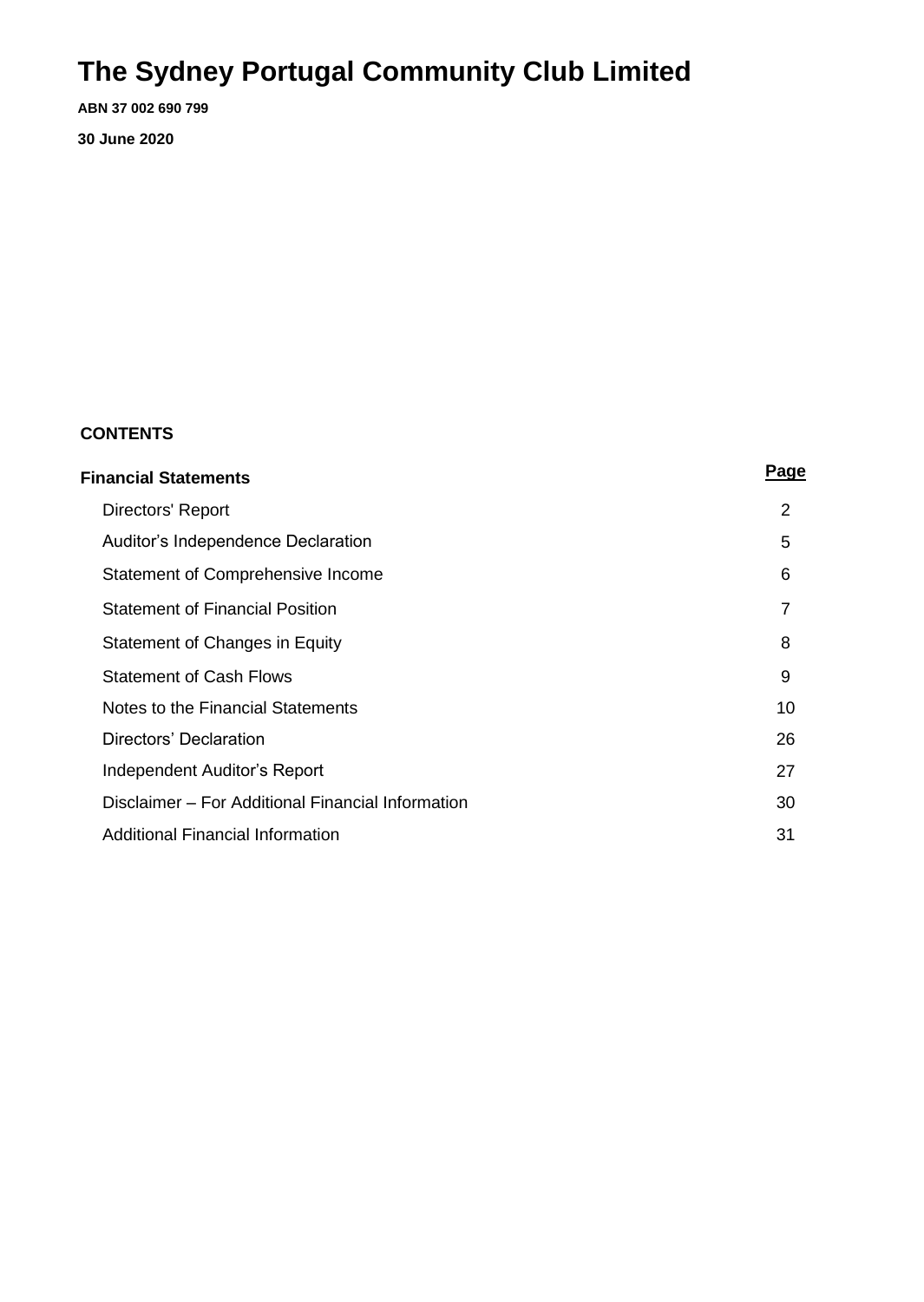**ABN 37 002 690 799**

**Directors' Report** 

**For the Year Ended 30 June 2020**

The Directors present their report, together with the financial report of The Sydney Portugal Community Club Limited (the company) for the year ended 30 June 2020.

### **Information of Directors**

The Directors of the company in office at any time during or since the end of the financial year are:

| <b>Name of Directors</b>    | Role             | <b>Commenced Position</b> | <b>Ceased Position</b> |
|-----------------------------|------------------|---------------------------|------------------------|
| Aniceto Miguel G. Vairinhos | (President)      | Appointed 07/11/2016      | Current                |
| Eliana De Sousa             | (Secretary)      | Appointed 16/02/2017      | Current                |
| Tony Barbosa                | (Director)       | Appointed 17/02/2017      | Resigned on 13/08/2020 |
| Elvis De Brito Amaro        | (Treasurer)      | Appointed 17/07/2018      | Resigned on 15/01/2020 |
| David Palma                 | (Vice President) | Appointed 27/11/2018      | Current                |
| <b>Filipe Batista</b>       | (Treasurer)      | Appointed 15/01/2020      | Current                |

### **Directors' Meeting**

The number of directors meetings of the company's Board of Directors (the Board) that each Director was eligible to attend and the number of meetings attended by each Director was:

| <b>Name of Director</b>     | <b>Meetings Held*</b> | <b>Meetings Attended</b> |
|-----------------------------|-----------------------|--------------------------|
| Aniceto Miguel G. Vairinhos | 12                    | 12                       |
| Elvis Amaro                 | 12                    |                          |
| David Palma                 | 12                    | 12                       |
| Eliana De Sousa             | 12                    | 12                       |
| <b>Filipe Batista</b>       | 12                    | 5                        |
| Tony Barbosa                | 12                    |                          |

\*Number of meetings held during the time the director held office during the year.

### **Principal Activities and Performance**

During the year, the principal activities of the company consisted of operating as a licensed social and sporting club.

### **Changes in state of affairs**

There have been no significant changes in the state of affairs of the company during the financial year.

### **Operating result**

The net loss of the company for the financial year after providing for income tax amounted to \$433,576, (2019: profit of \$45,242).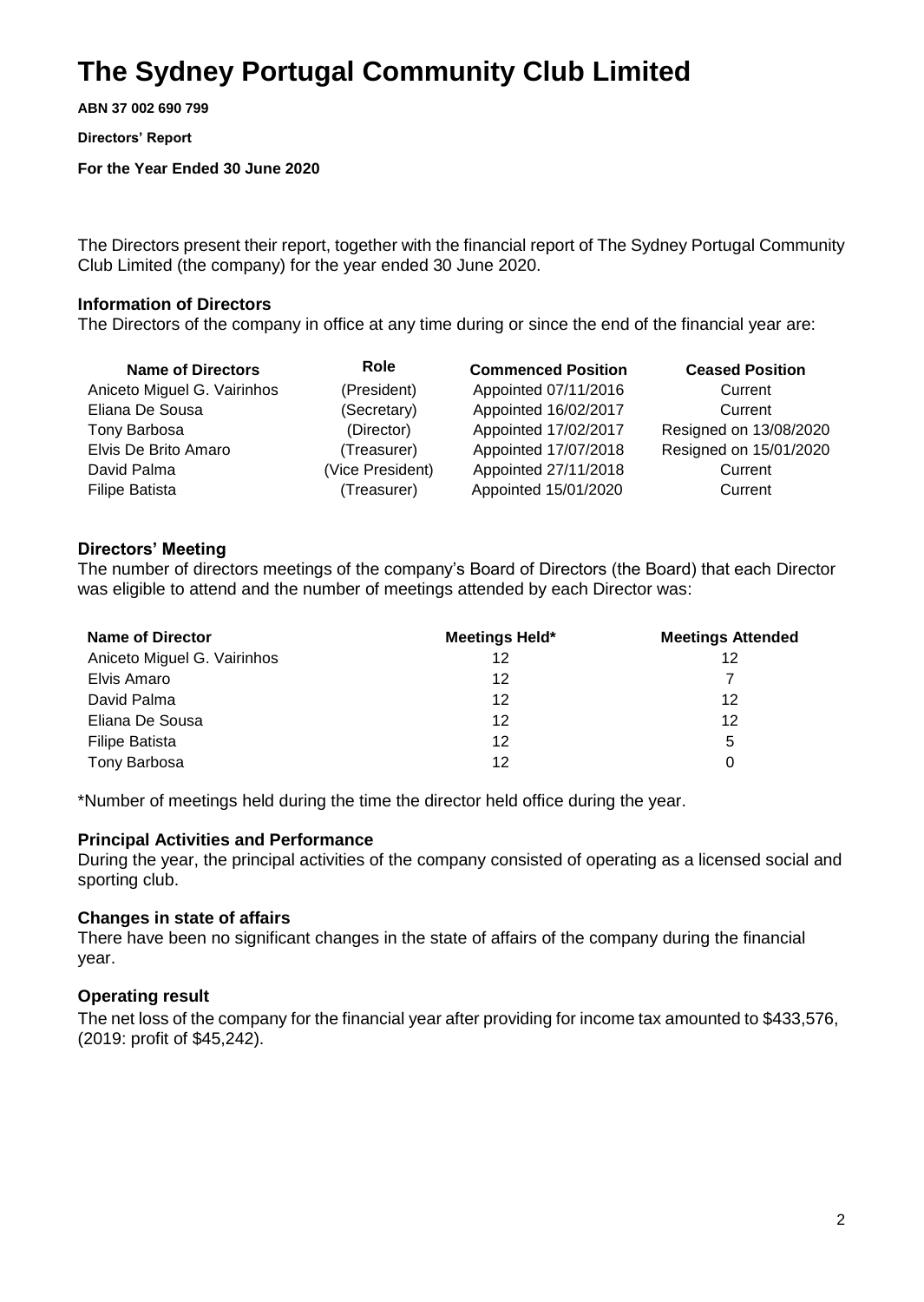**ABN 37 002 690 799**

**Directors' Report** 

**For the Year Ended 30 June 2020**

### **Objectives**

### **Short term objectives**

- Provide well maintained amenities and facilities that meet the needs of members;
- Maintain financial viability; and
- Maintain a high level of customer service, and satisfaction.

### **Long term objectives**

- To ensure the club has a strong financial future;
- To ensure the club is a desirable entertainment venue for members and guests; and
- To develop the club as a meeting place for social cohesion for members and guests.

### **Strategy for achieving the objectives**

- Provide members with a diverse range of entertainment, activities and facilities;
- Continue to grow membership and maintain a strong financial position; and
- Promote the club as a meeting place for social cohesion by supporting local community organisations.

### **Performance measures**

The club measures its activities using financial and non-financial key performance indicators using;

- Club membership growth;
- Benchmarking key performance indicators against other clubs; and
- Comparison of actual financial performance to budgeted performance.

### **Events subsequent to balance sheet date**

There are no matters or circumstances that have arisen since the end of the year that have significantly affected or may significantly affect either:

- the entity's operations in future financial years
- the results of those operations in future financial years; or
- the entity's state of affairs in future financial years.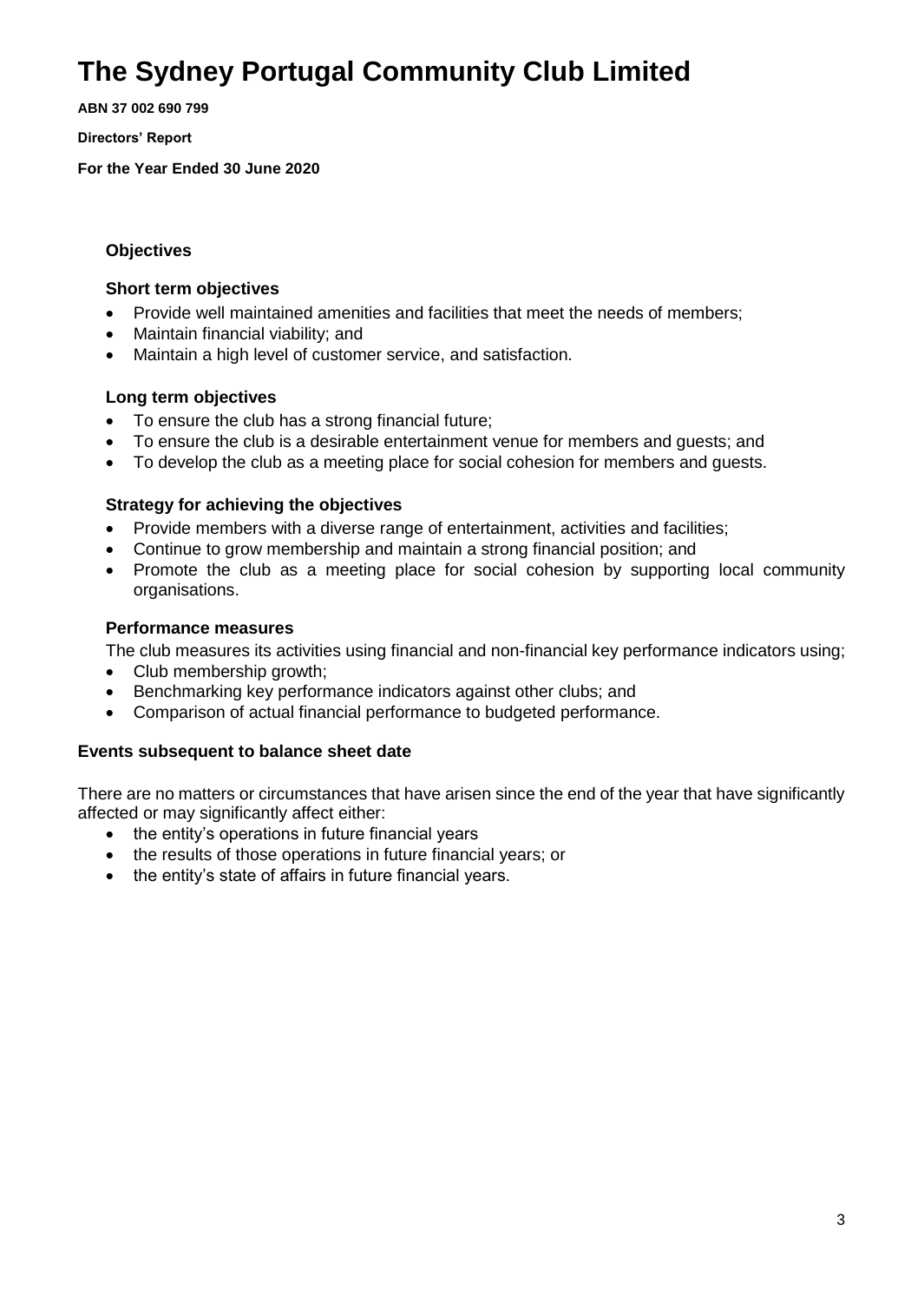ABN 37 002 690 799 Directors' Report For the Year Ended 30 June 2020

#### Proceedings on behalf of the company

No person has applied for leave of Court to bring proceedings on behalf of the company or intervene in any proceedings to which the company is a party for the purpose of taking responsibility on behalf of the company for all or any part of those proceedings.

The company was not a party to any such proceedings during the year.

#### Indemnification of officers and auditors

During the financial year, the company paid a premium in respect of a contract insuring the directors of the company (as named above), the company secretary and all executive officers of the company and any related body corporate against a liability incurred as such a director, secretary or executive officer to the extent permitted by the Corporations Act 2001. The contract of insurance prohibits disclosure of the nature of the liability and the amount of the premium.

The company has not otherwise, during or since the end of the financial year, except to the extent permitted by law, indemnified or agreed to indemnify an officer or auditor of the company or any related body corporate against a liability incurred as such an officer or auditor.

#### **Auditor's Independence Declaration**

A copy of the auditor's independence declaration as required under section 307C of the Corporations Act 2001 is set out at page 5.

Signed for and on behalf of the Board and in in accordance with a resolution in respect thereof.

A Miguel Gouveia Vairinhos President Marrickville, NSW

Dated this 26th day of February 2021.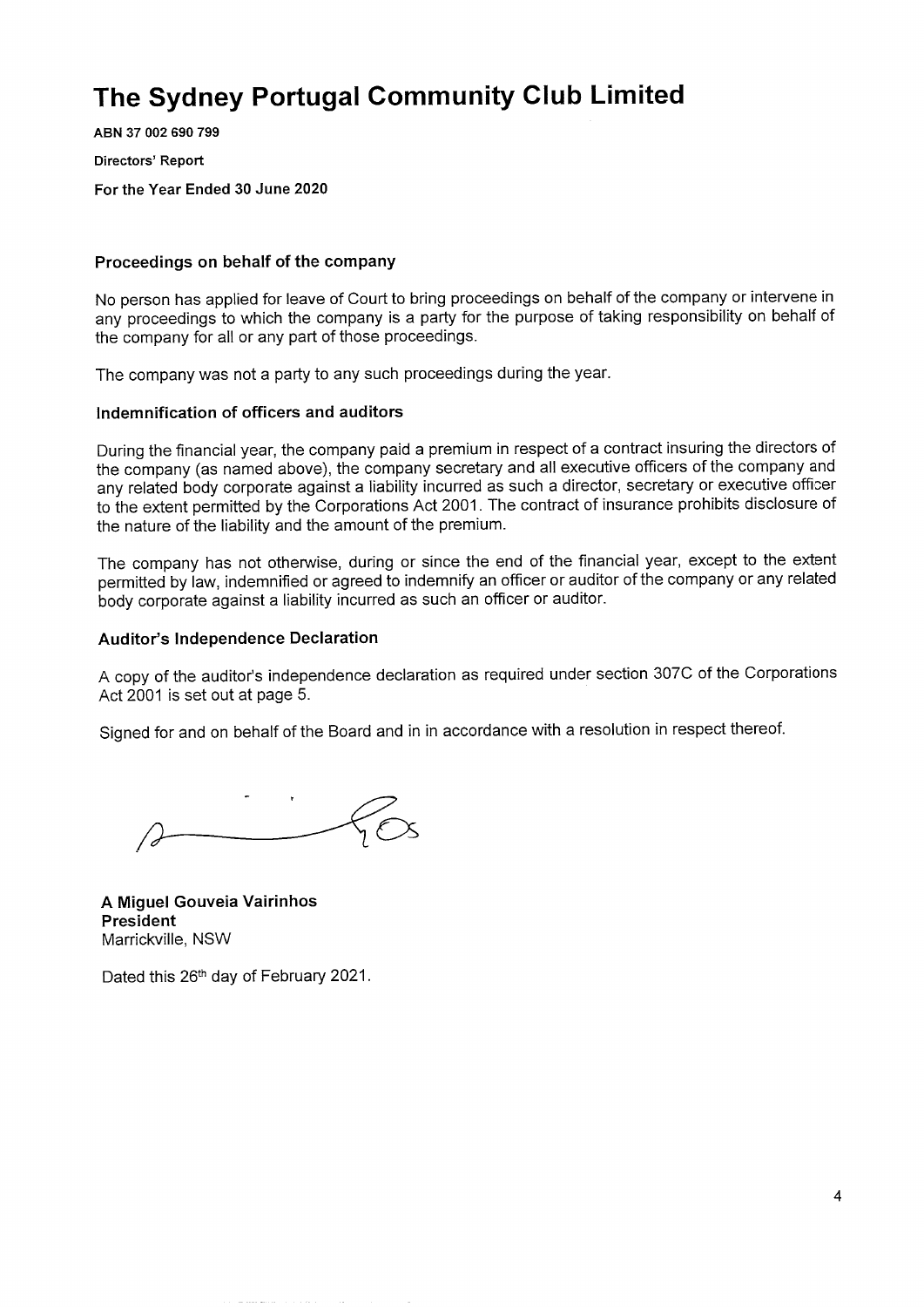

### **AUDITOR'S INDEPENDENCE DECLARATION UNDER SECTION 307C OF THE CORPORATIONS ACT 2001**

As the auditor of The Sydney Portugal Community Club Limited for the year ended 30 June 2020, I declare that, to the best of my knowledge and belief, there have been:

- No contraventions of the auditor independence requirements of the Corporations Act 2001 in relation to the audit, and
- No contraventions of any applicable code of professional conduct in relation to the audit.

Calibre Partners

**Calibre Partners Pty Limited**

**Roger Wong Director**

Dated this 26<sup>th</sup> day of February 2021.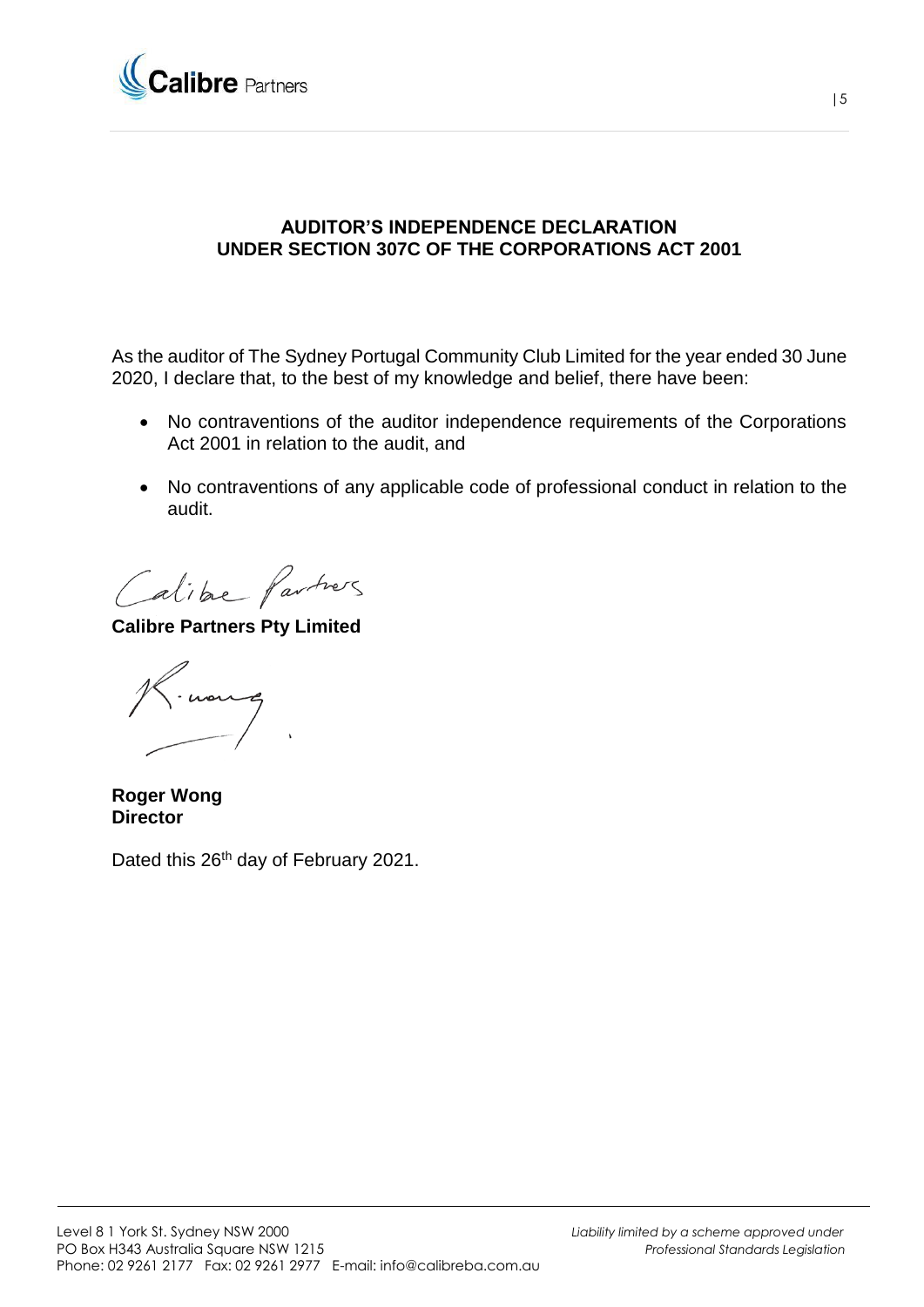**ABN 37 002 690 799**

#### **Statement of Comprehensive Income**

|                                          | <b>Note</b>    | 2020<br>\$  | 2019<br>\$  |
|------------------------------------------|----------------|-------------|-------------|
| <b>Revenue</b>                           |                |             |             |
| Revenue                                  | $\overline{2}$ | 1,755,041   | 2,050,721   |
| Other income                             | $\overline{2}$ | 588,413     | 736,147     |
| <b>Total revenue</b>                     |                | 2,343,454   | 2,786,868   |
| <b>Expenses</b>                          |                |             |             |
| Cost of sales                            |                | (912, 727)  | (1,271,382) |
| Administration expenses                  |                | (142, 436)  | (85, 630)   |
| Depreciation expense                     |                | (173, 864)  | (133,095)   |
| Employee benefits expense                |                | (307, 716)  | (307, 218)  |
| Interest expense                         |                | (63, 760)   | (73, 375)   |
| Occupancy expenses                       |                | (224, 470)  | (264, 429)  |
| Soccer expenses                          |                | (358,005)   | (410, 688)  |
| Other expenses                           |                | (594, 052)  | (195, 809)  |
| <b>Total expenses</b>                    |                | (2,777,030) | (2,741,626) |
| Net profit (loss) before income tax      |                | (433, 576)  | 45,242      |
| Income tax expense                       | 3              |             |             |
| Net profit (loss) for the year           |                | (433,576)   | 45,242      |
| Other comprehensive income               |                |             |             |
| Prior rounding adjustment                |                |             |             |
| <b>Total comprehensive income (loss)</b> |                | (433, 576)  | 45,242      |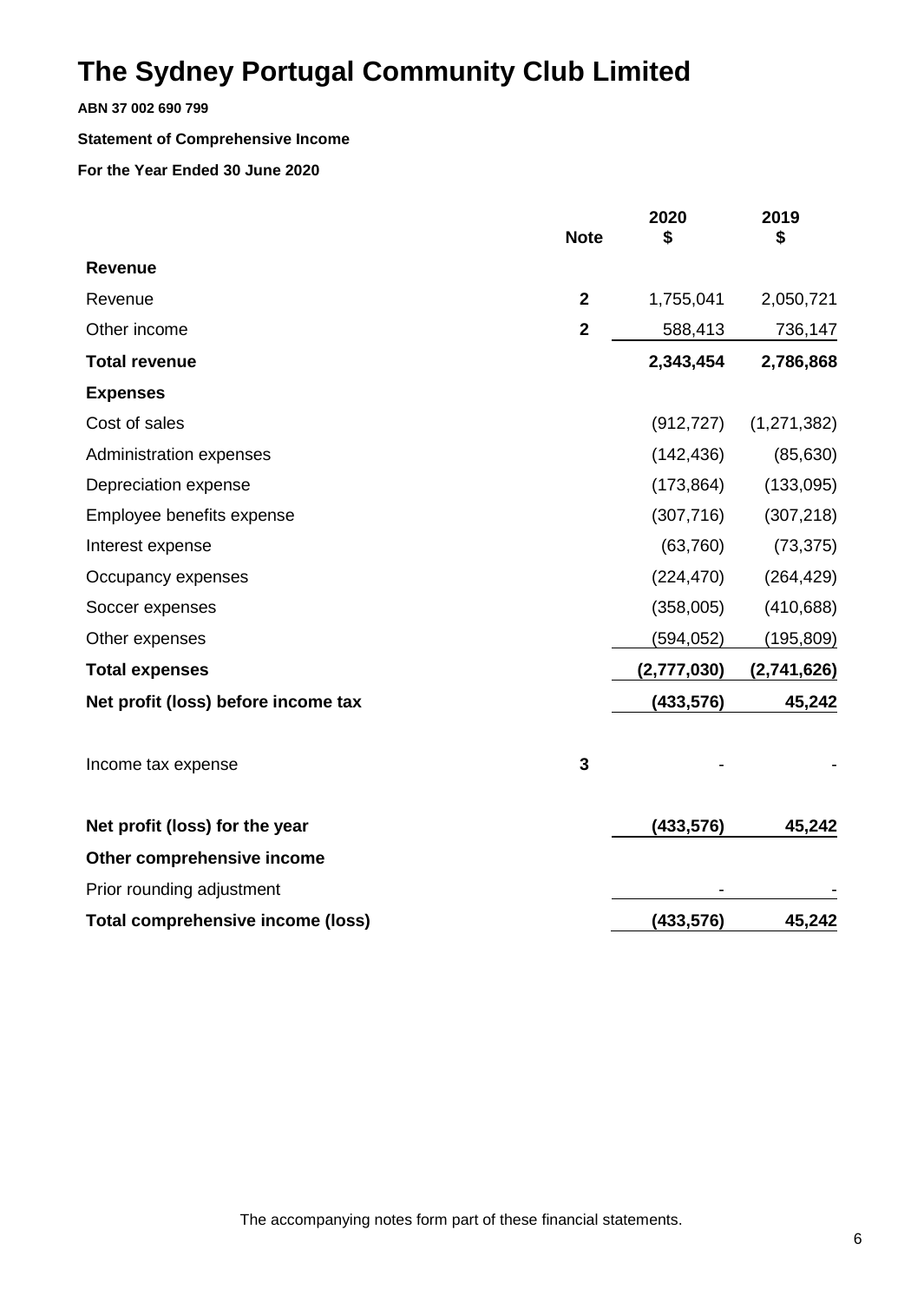**ABN 37 002 690 799**

### **Statement of Financial Position**

**As At 30 June 2020**

|                                      |                 | 2020       | 2019       |
|--------------------------------------|-----------------|------------|------------|
|                                      | <b>Note</b>     | \$         | \$         |
| <b>Assets</b>                        |                 |            |            |
| <b>Current</b>                       |                 |            |            |
| Cash and cash equivalents            | 4               | (45, 435)  | 2,668      |
| Trade and other receivables          | 5               | 33,867     | 43,868     |
| Inventories                          | $6\phantom{1}6$ | 19,745     | 25,270     |
| Other assets                         | $\overline{7}$  | 69,616     | 69,265     |
| <b>Total Current assets</b>          |                 | 77,793     | 141,071    |
| <b>Non-current</b>                   |                 |            |            |
| Property, plant and equipment        | 8               | 10,939,939 | 11,108,708 |
| Intangible Assets                    | 9               | 2,475      | 2,475      |
| Other assets                         | $\overline{7}$  | 4,600      | 4,600      |
| <b>Total Non-current assets</b>      |                 | 10,947,014 | 11,115,783 |
| <b>Total assets</b>                  |                 | 11,024,807 | 11,256,854 |
|                                      |                 |            |            |
| <b>Liabilities</b>                   |                 |            |            |
| <b>Current</b>                       |                 |            |            |
| Trade and other payables             | 10              | 469,996    | 186,931    |
| Provisions                           | 11              | 14,247     | 18,368     |
| <b>Unearned Revenue</b>              | 13              | 504,678    | 472,859    |
| <b>Total Current liabilities</b>     |                 | 988,921    | 678,158    |
| <b>Non-current</b>                   |                 |            |            |
| <b>Borrowings</b>                    | 12              | 1,500,000  | 1,139,919  |
| Provisions                           | 11              | 32,748     | 29,204     |
| <b>Unearned Revenue</b>              | 13              |            | 472,859    |
| <b>Total Non-current liabilities</b> |                 | 1,532,748  | 1,641,982  |
| <b>Total liabilities</b>             |                 | 2,521,669  | 2,320,140  |
| <b>Net assets</b>                    |                 | 8,503,138  | 8,936,714  |
|                                      |                 |            |            |
| <b>Equity</b>                        |                 |            |            |
| <b>Reserves</b>                      | 14              | 4,319,725  | 4,319,725  |
| Retained earnings                    |                 | 4,183,413  | 4,616,989  |
| <b>Total equity</b>                  |                 | 8,503,138  | 8,936,714  |

The accompanying notes form part of these financial statements.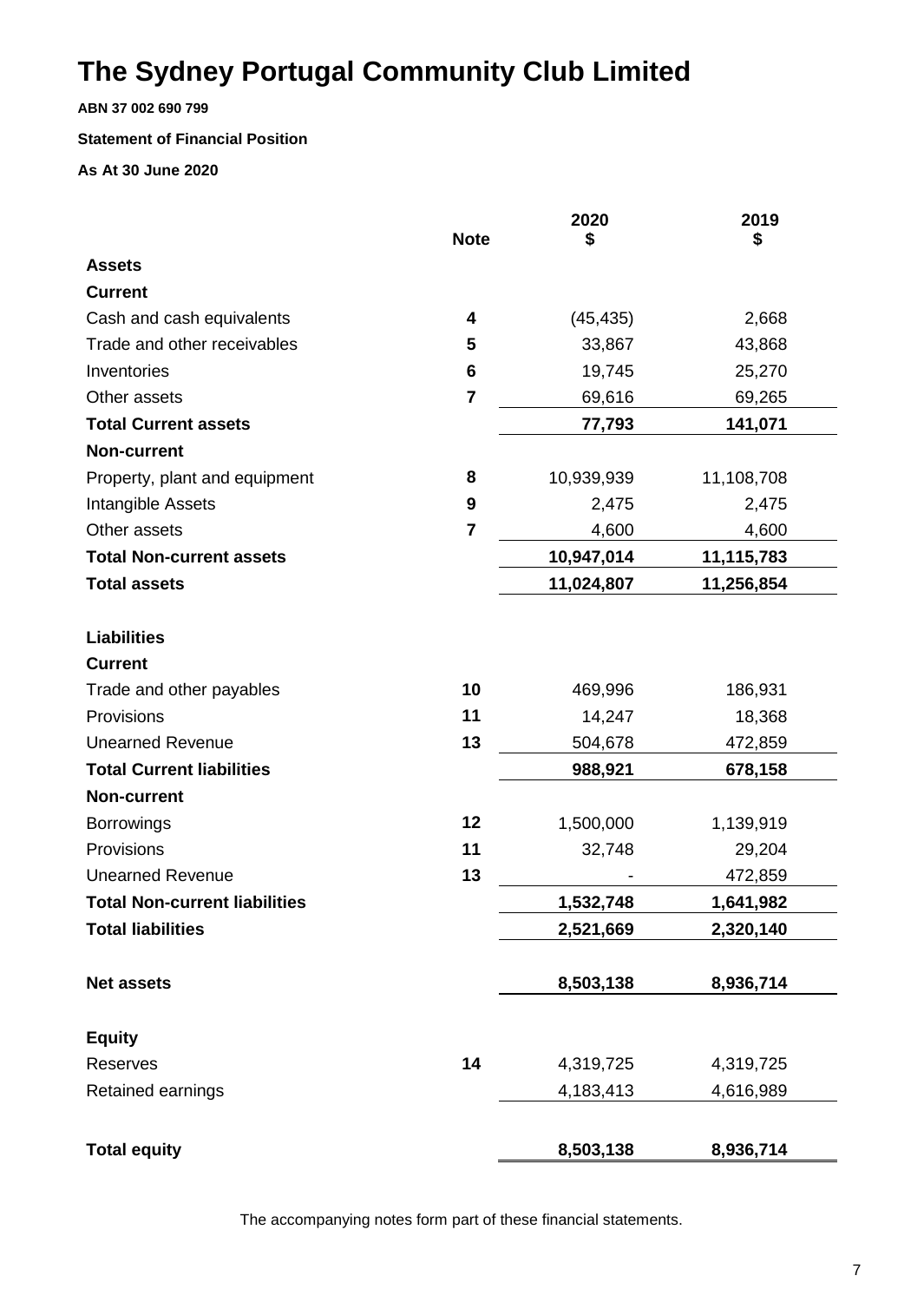### **ABN 37 002 690 799**

### **Statement of Changes in Equity**

### **For the Year Ended 30 June 2020**

|                                         | <b>Note</b> | <b>Asset</b><br><b>Revaluation</b><br><b>Reserve</b> | <b>Retained</b><br><b>Earnings</b> | <b>Total Equity</b> |
|-----------------------------------------|-------------|------------------------------------------------------|------------------------------------|---------------------|
| <b>Restated balance at 1 July 2018</b>  |             | 4,319,725                                            | 4,571,747                          | 8,891,472           |
| Profit for the year                     |             |                                                      | 45,242                             | 45,242              |
| Other comprehensive income for the year |             |                                                      |                                    |                     |
| Rounding error                          |             |                                                      |                                    |                     |
| Restated balance at 30 June 2019        |             | 4,319,725                                            | 4,616,989                          | 8,936,714           |
| <b>Balance at 1 July 2019</b>           |             | 4,319,725                                            | 4,616,989                          | 8,936,714           |
| Profit/(Loss) for the year              |             |                                                      | (433, 576)                         | (433, 576)          |
| Other comprehensive income for the year |             |                                                      |                                    |                     |
| Balance at 30 June 2020                 |             | 4,319,725                                            | 4,183,413                          | 8,503,138           |

The accompanying notes form part of these financial statements.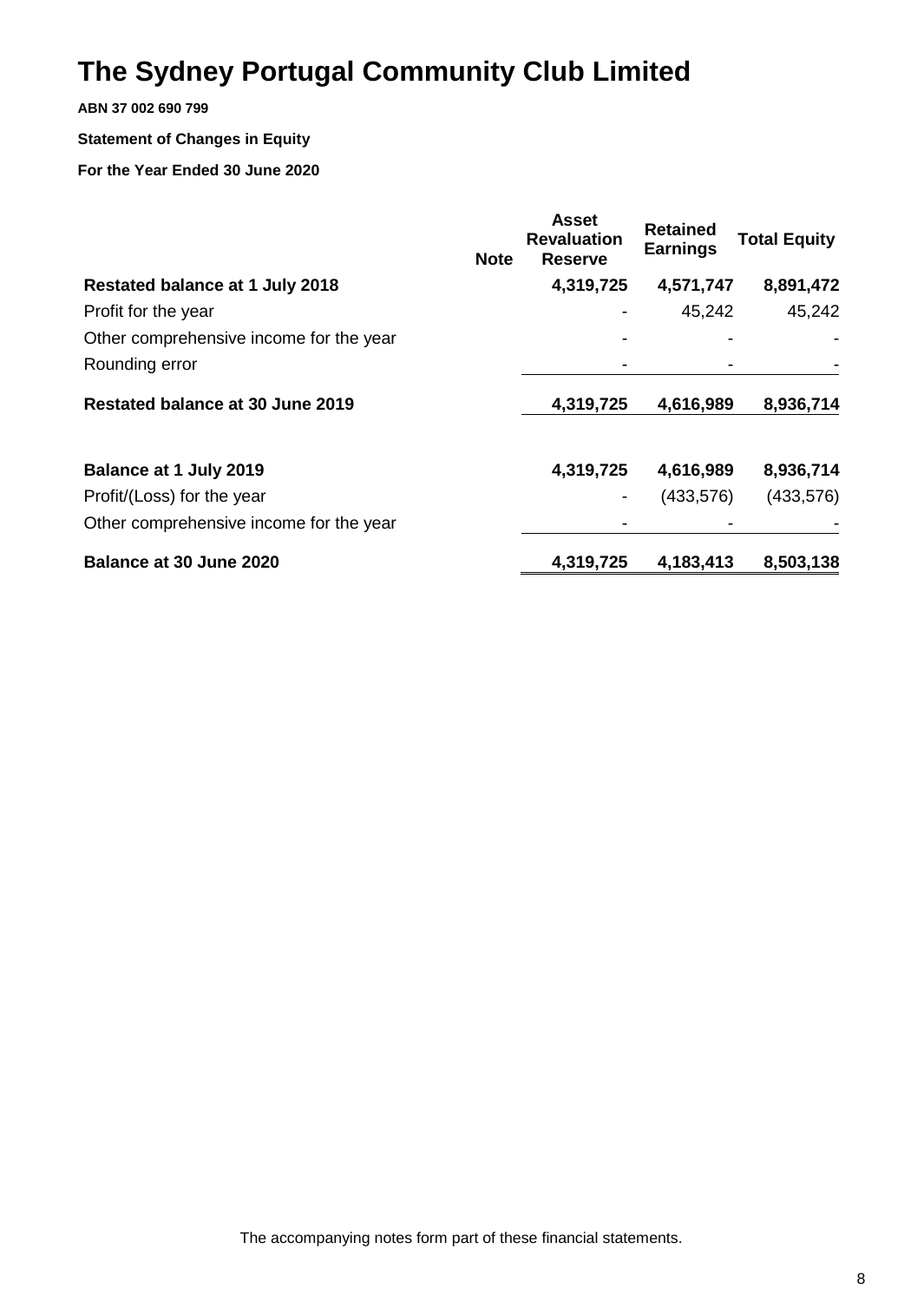**ABN 37 002 690 799**

#### **Statement of Cash Flows**

|                                                     | <b>Note</b> | 2020<br>\$  | 2019<br>\$  |
|-----------------------------------------------------|-------------|-------------|-------------|
| <b>Cash from operating activities</b>               |             |             |             |
| Receipts from customers                             |             | 1,795,792   | 1,976,866   |
| Government subsidy - COVID 19                       |             | 41,924      |             |
| Payments to suppliers and employees                 |             | (2,007,280) | (1,719,832) |
| Interest received                                   |             | 235         | 416         |
| Interest paid                                       |             | (63, 760)   | (73, 375)   |
| Net cash inflow from operating activities           | 15          | (233,089)   | 184,075     |
| Cash flows from investing activities                |             |             |             |
| Purchase of property, plant and equipment           |             | (5,095)     | (1,425,853) |
| <b>Purchase of Kickoff</b>                          |             | (170,000)   |             |
| <b>Unearned Revenue</b>                             |             |             | 945,718     |
| Net cash inflow (outflow) from investing activities |             | (175, 095)  | (480,135)   |
| <b>Cash flows from financing activities</b>         |             |             |             |
| Proceeds from borrowings                            |             | 360,081     | 100,000     |
| Net cash inflow (outflow) from financing activities |             | 360,081     | 100,000     |
| Net increase (decrease) in cash held                |             | (48, 103)   | (196,060)   |
| Cash at beginning of the financial year             |             | 2,668       | 198,728     |
| Cash at the end of the financial year               | 4           | (45, 435)   | 2,668       |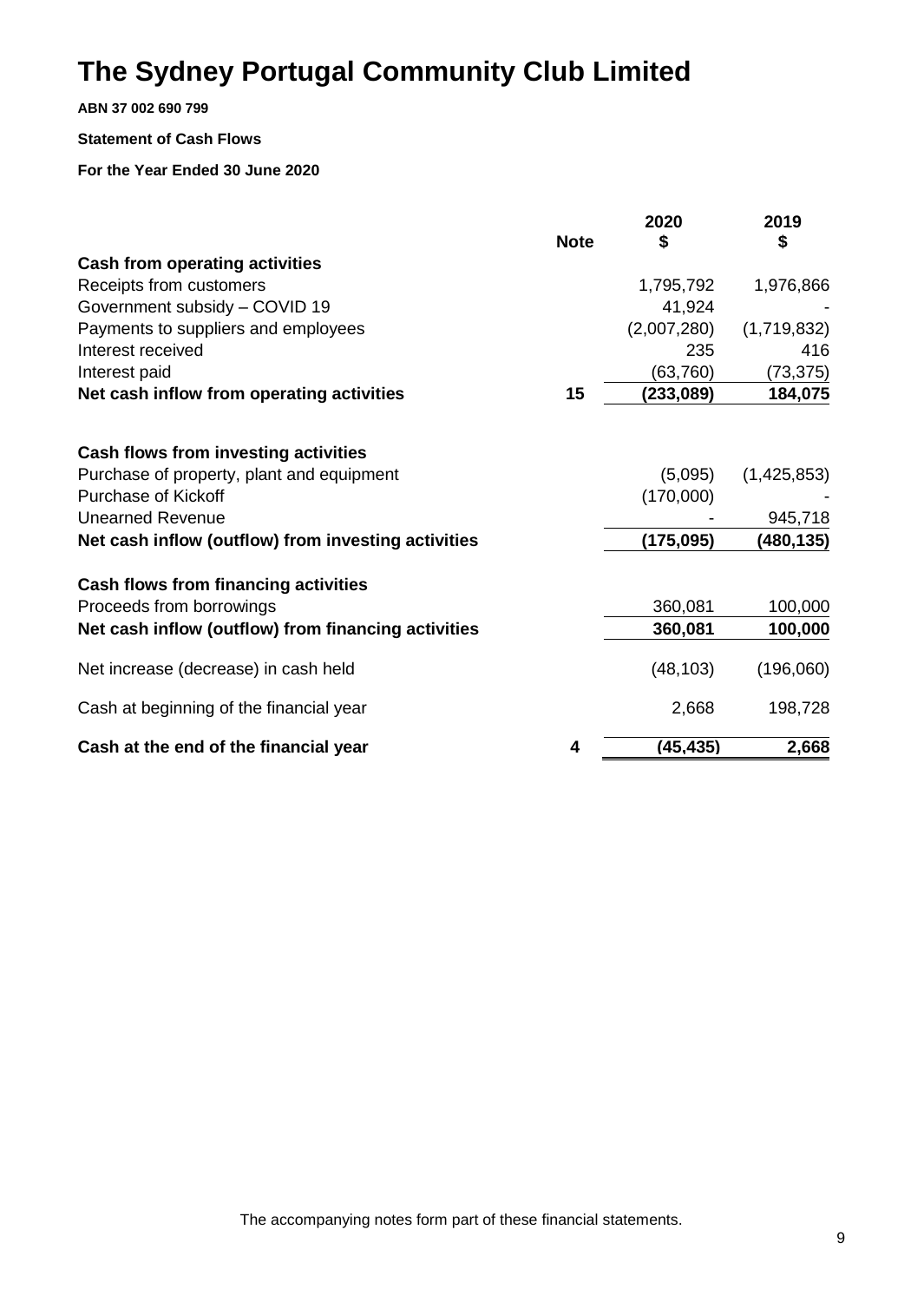**ABN 37 002 690 799**

**Notes to the Financial Statements**

**For the Year Ended 30 June 2020**

**1 Statement of Significant Accounting Policies** 

### **General Information and Statement of Compliance**

The financial report has been prepared as a Tier 2 general purpose financial report which has been prepared in accordance with Australian Accounting Standards – Requirements and Interpretations issued by the Australian Accounting Standards Board Australian Accounting Interpretations, other authoritative pronouncements of the Australian Accounting Standards Board and the Corporations Act 2001.

The financial report covers The Sydney Portugal Community Club Limited ("the company") as an individual entity. The Sydney Portugal Community Club Limited is a Company limited by guarantee, incorporated and domiciled in Australia.

Principal place of business of The Sydney Portugal Community Club Limited is 100 Marrickville Road, Marrickville NSW 2204.

The financial statements were authorised for issue by the directors on 26<sup>th</sup> February 2021.

The following is a summary of the material accounting policies adopted by the company in the preparation of the financial report. The accounting policies have been consistently applied, unless otherwise stated.

### **Reporting Basis and Conventions**

This financial report has been prepared on an accruals basis and is based on historical costs modified by the revaluation of selected non-current assets, financial assets and financial liabilities for which the fair value basis of accounting has been applied.

### **Adoption of new and revised Accounting Standards**

In the current year, the company has adopted all of the new and revised Standards and interpretations issued by the Australian Accounting Standards Board (the AASB) that are relevant to its operations and effective for the current annual reporting period. There has been no material impact of these changes on the company's accounting policies.

### *New and revised Australian Accounting Standards in issue but not yet effective*

The new and amended standards and interpretations that are issued, but not yet effective, up to the date of issuance of the company's financial statements are disclosed below. The company intends to adopt these new and amended standards and interpretations, if applicable, when they become effective.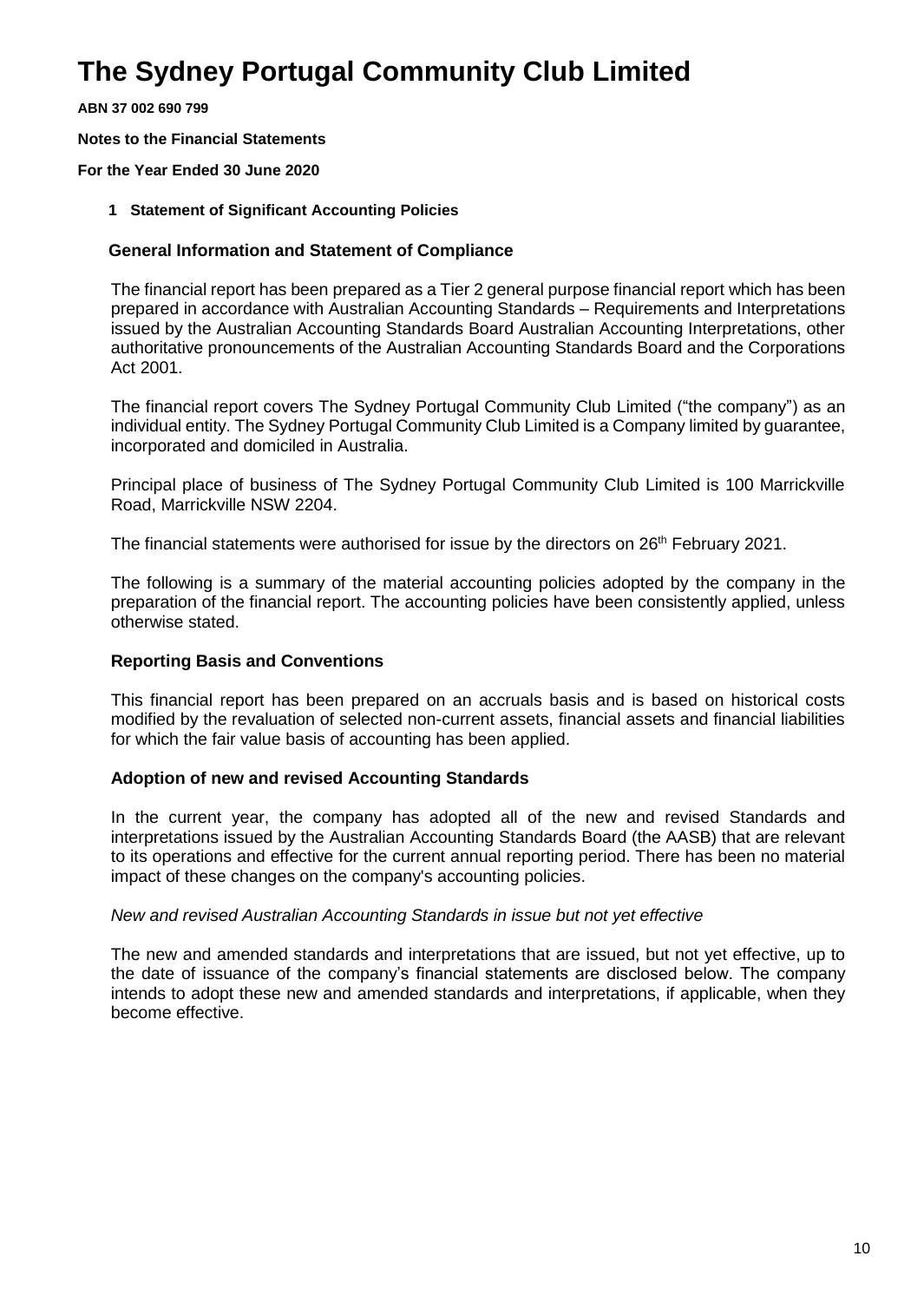**ABN 37 002 690 799**

**Notes to the Financial Statements**

**For the Year Ended 30 June 2020**

**1 Statement of Significant Accounting Policies** 

### **New Accounting Standards and Interpretations not yet mandatory or early adopted (continued)**

### *AASB 17 Insurance Contracts and AASB 2020-5 Amendments to Australian Accounting Standards – Insurance Contracts*

AASB 17 measures insurance contracts either under the general model or a simplified version of this called the 'premium allocation approach'. The general model is defined such that at initial recognition an entity measures a group of contracts at the total of (a) the amount of fulfilment cash flows, which comprise probability-weighted estimates of future cash flows, an adjustment to reflect the time value of money and the financial risks associated with those future cash flows and a risk adjustment for non-financial risk; and (b) the contractual service margin. A specific adaptation for contracts with direct participation features (the variable fee approach)

On subsequent measurement, the carrying amount of a group of insurance contracts at the end of each reporting period is the sum of the liability for remaining coverage and the liability for incurred claims. The liability for remaining coverage comprises the fulfilment cash flows related to future services and the contractual service margin of the group at that date. The liability for incurred claims is measured as the fulfilment cash flows related to past services allocated to the group at that date.

An entity may simplify the measurement of the liability for remaining coverage of a group of insurance contracts using the premium allocation approach on the condition that, at initial recognition, the entity reasonably expects that doing so would produce a reasonable approximation of the general model, or the coverage period of each contract in the company is one year or less.

AASB 2020-5 reduce the costs of applying AASB 17 by simplifying some requirements, make an entity's financial performance relating to insurance contracts earlier to explain and eases the transition to AASB 17. It also includes amendments to AASB 4 Insurance Contracts to permit eligible insurers to continue to apply AASB 139 Financial Instruments:

AASB 17 is effective for reporting periods beginning on or after 1 January 2023, with comparative figures required. Early application is permitted, provided the entity also applies IFRS 9 and IFRS 15 on or before the date it first applies IFRS 17.

Based on the preliminary assessment by the directors of the company. there will be no material impact of these changes on the company's accounting policies.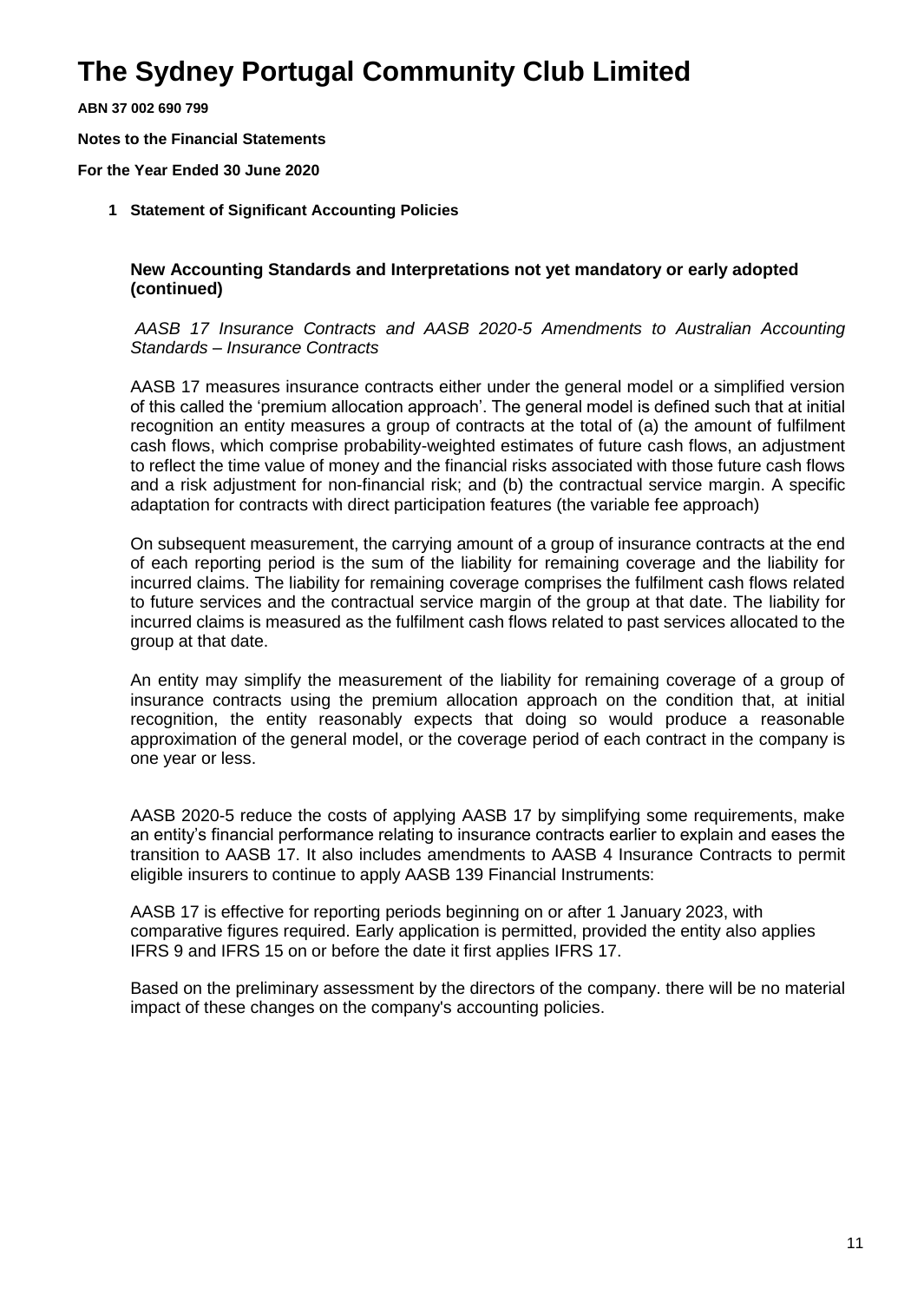**ABN 37 002 690 799**

**Notes to the Financial Statements**

**For the Year Ended 30 June 2020**

**1 Statement of Significant Accounting Policies** 

**New Accounting Standards and Interpretations not yet mandatory or early adopted (continued)**

*AASB 1060 General Purpose Financial Statements – Simplified Disclosures for For-Profit and Not-for-Profit Tier 2 Entities*

A separate disclosure Standard applied in the preparation of general purpose financial statements prepared in accordance with 'Tier 2' of the differential reporting framework in AASB 1053 Application of Tiers of Australian Accounting Standards.

Entities preparing general purpose financial statements in accordance with this Standard are not required to comply with the disclosure requirements of other Accounting Standards. However, the recognition and measurement requirements of all Accounting Standards must be applied.

The disclosure requirements in AASB 1060 replace those required under 'Reduced Disclosure Requirements' (RDR) which shaded those disclosure requirements of Accounting Standards that were not applicable to Tier 2 entities. The number of disclosures required by this Standard are generally less than RDR.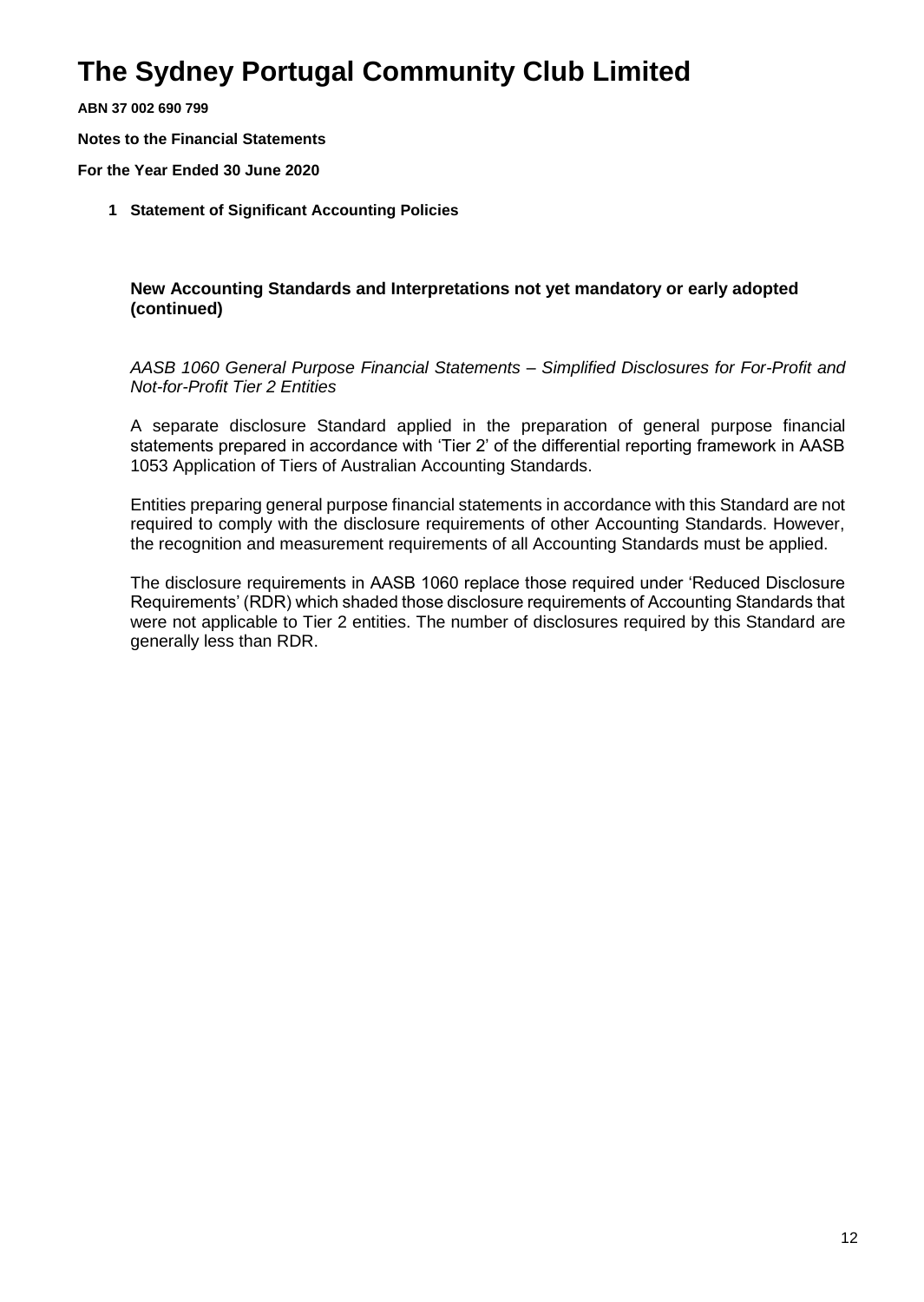**ABN 37 002 690 799**

**Notes to the Financial Statements**

**For the Year Ended 30 June 2020**

### **1 Statement of Significant Accounting Policies**

### **Summary of Accounting Policies**

### **(a) Revenue Recognition**

Revenue is recognised when the amount of the revenue can be measured reliably, it is probable that economic benefits associated with the transaction will flow to the company and specific criteria relating to the type of revenue as noted below, has been satisfied.

Revenue is measured at the fair value of the consideration received or receivable and is presented net of returns, discounts and rebates.

### Sale of Goods

Sale of goods are recognised at the point of sale, which is where the customer has taken delivery of the goods, the risks and rewards are transferred to the customer and there is a valid sales contract. Amounts disclosed as revenue are net of sales returns and trade discounts.

### Poker Machines

Poker machine revenue is recognised net of payouts.

### Membership

Membership revenue is recognised in the year in which it relates.

### **(b) Operating expenses**

Operating expenses are recognised in profit or loss upon utilisation of the service or at the date of their origin.

### **(c) Income taxes**

The income tax expense or benefit for the period, is the tax payable on that period's taxable income based on the applicable income tax rate, adjusted by changes in deferred tax assets and liabilities attributable to temporary differences, unused tax losses and the adjustment recognised for prior periods, where applicable.

Deferred tax assets and liabilities are recognised for temporary differences at the tax rates expected to apply when the assets are recovered or liabilities settled, based on those tax rates that are enacted or substantively enacted.

Deferred tax assets are recognised for deductible temporary differences and unused tax losses only if it is probable that future taxable amounts will be available to utilise those temporary differences and losses.

The carrying amount of recognised and derecognised deferred tax assets are reviewed each reporting date. Deferred tax assets recognised are reduced to the extent that it is no longer probable that future taxable profits will be available for the carrying amount to be recovered. Previously unrecognised deferred tax assets are recognised to the extent that it is probable that there are future taxable profits available to recover the asset.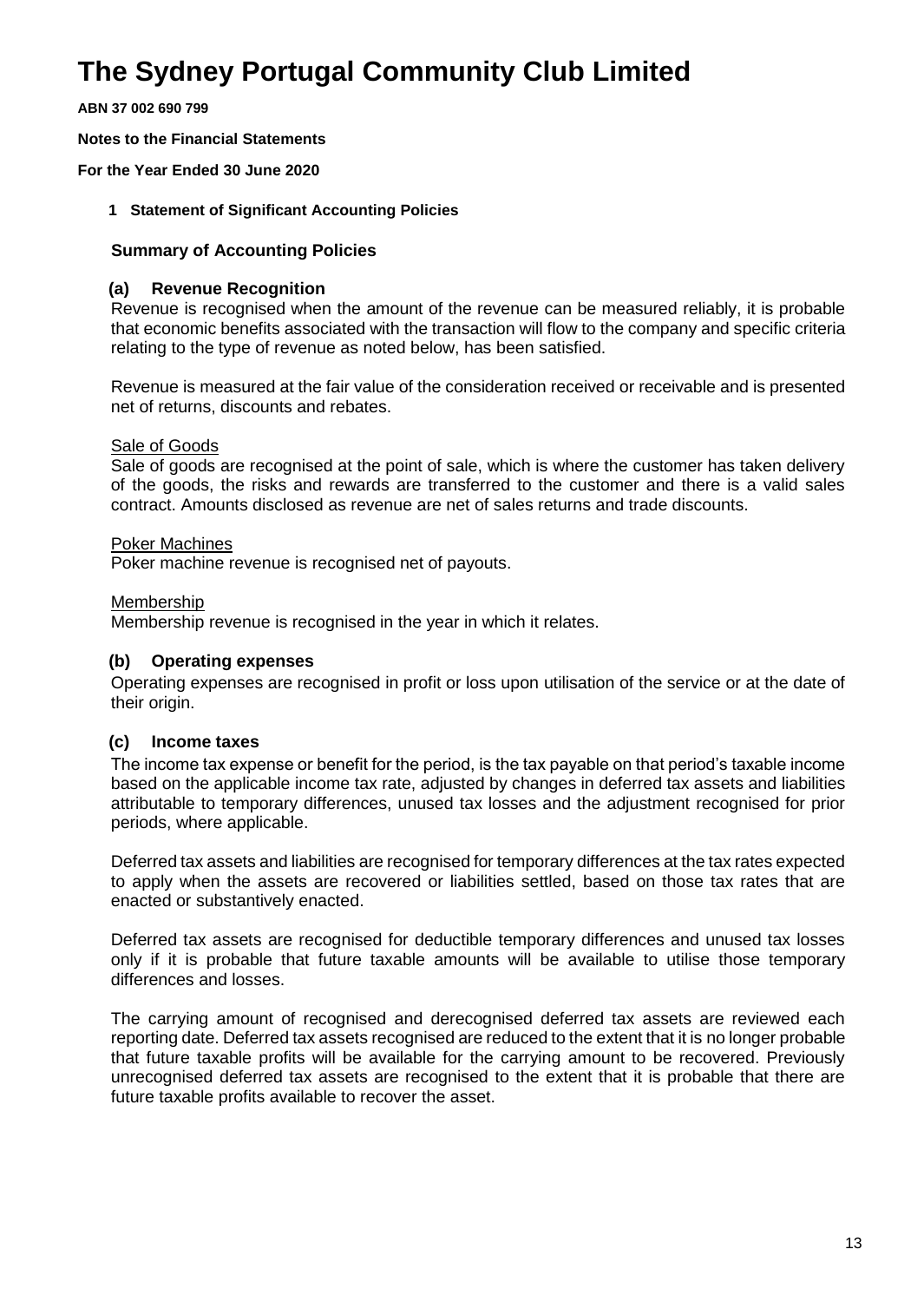**ABN 37 002 690 799**

**Notes to the Financial Statements**

**For the Year Ended 30 June 2020**

**1 Statement of Significant Accounting Policies** 

### **Summary of Accounting Policies (continued)**

### **(c) Income taxes (continued)**

Deferred tax assets and liabilities are offset only where there is a legally enforceable right to offset current tax assets against current tax liabilities and deferred tax assets against deferred tax liabilities; and they relate to the same tax authority on either the same taxable entity or different taxable entity's which intend to settle the claim simultaneously.

### Mutuality principle

The company calculates its income in accordance with the mutuality principle, which excludes from income, any amounts of subscriptions and contributions from members, and payments received from members, for particular services provided by the club or association, e.g. poker machines, bar and dining room service, in the case of social clubs. The Commissioner of Taxation accepts this method of calculating income as appropriate for recognised clubs and associations.

Amendments to the Income Tax Assessment Act 1997 ensure social clubs continue not to be taxed on receipts from contributions and payments received from members.

### **(d) Cash and cash equivalents**

Cash and cash equivalents comprises cash on hand, demand deposits and short-term investments which are readily convertible to known amounts of cash and which are subject to an insignificant risk of change in value.

### **(e) Trade and other receivables**

Trade receivables are initially recognised at fair value and subsequently measured at amortised cost using the effective interest method, less any provision for impairment. Trade receivables are generally due for settlement within 30 days.

### **(f) Inventories**

Inventories are measured at the lower of cost and net realisable value. Cost of inventory is determined using the first-in-first-out basis and is net of any rebates and discounts received. Net realisable value is estimated using the most reliable evidence available at the reporting date and inventory is written down through an obsolescence provision if necessary.

### **(g) Property, plant and equipment**

Each class of property, plant and equipment is carried at cost or fair value less, where applicable, any accumulated depreciation and impairment.

#### Land and buildings at cost

Land and buildings at cost are measured using the cost model.

#### Land and buildings at fair value

Land is shown at fair value, less subsequent depreciation and impairment of buildings. The valuations are undertaken more frequently if there is a material change in fair value relative to the carrying amount. Any accumulated depreciation at the date of valuation is eliminated against the gross carrying amount of the asset and the net amount is restated to the revalued amount of the asset. Increases in the carrying amounts arising on valuation of land and buildings are credited in other comprehensive income through to the revaluation surplus reserve in equity.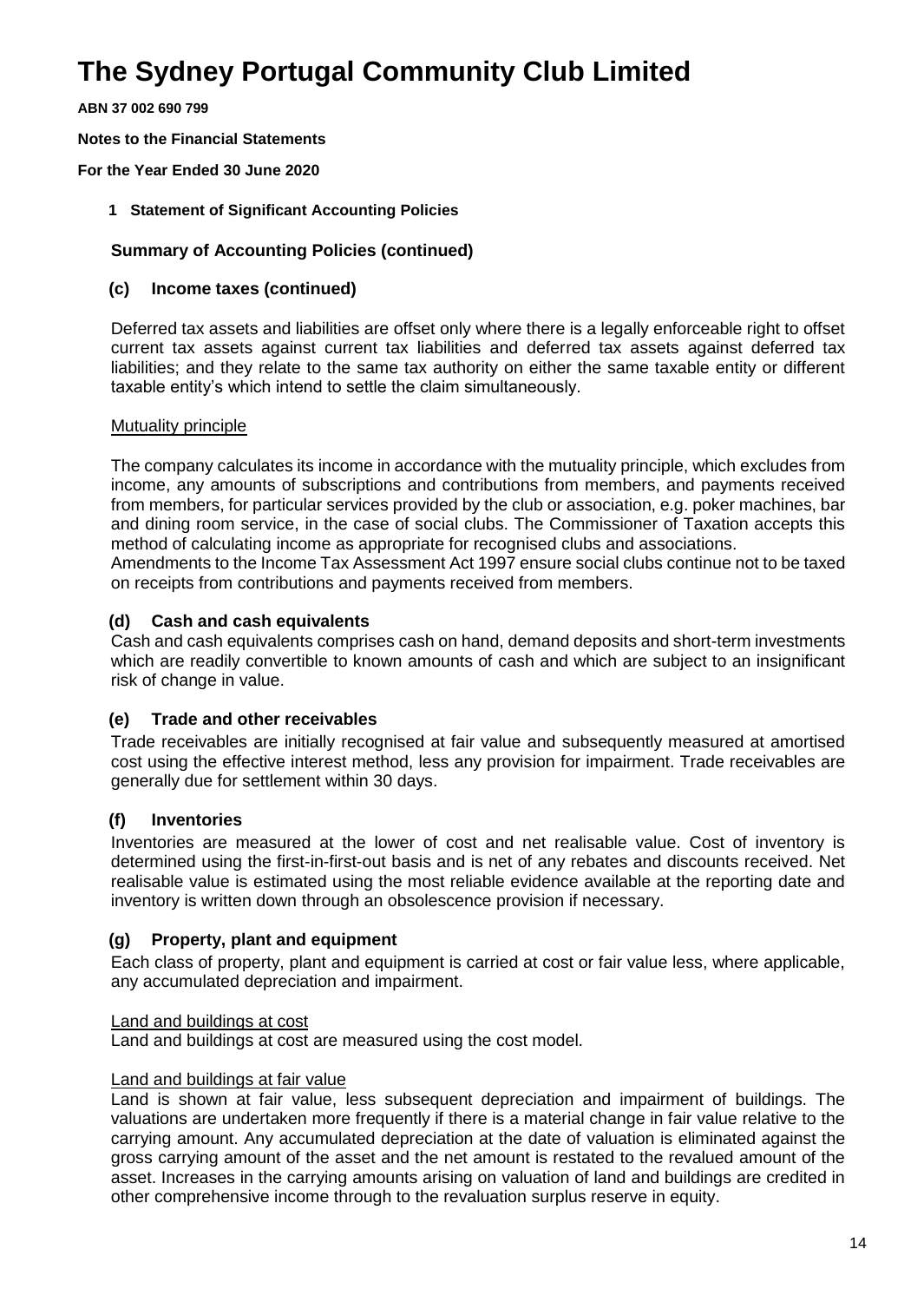**ABN 37 002 690 799**

**Notes to the Financial Statements**

**For the Year Ended 30 June 2020**

**1 Statement of Significant Accounting Policies** 

**Summary of Accounting Policies (continued)**

### **(g) Property, plant and equipment (continued)**

Any revaluation decrements are initially taken up in other comprehensive income through to the revaluation surplus reserve to the extent of any previous revaluation surplus of the same asset. Thereafter decrements are taken to the profit and loss.

Plant and equipment

Plant and equipment is stated at historical cost less accumulated depreciation and impairment. Historical cost includes expenditure that is directly attributable to the acquisition of the items.

### **(h) Property, plant and equipment (continued)**

#### **Depreciation**

Property, plant and equipment, excluding freehold land, is depreciated over the assets useful life to the company, commencing when the asset is ready for use.

The depreciation rates used for each class of depreciable asset are shown below.

**Fixed asset class Depreciation rate** Buildings 2.5% straight line Plant and Equipment 10-20% diminishing value

Any revisions are accounted for prospectively as a change in estimate.

### **(i) Impairment of non-financial assets**

At the end of each reporting period the company determines whether there is an evidence of an impairment indicator for non-financial assets.

Where an indicator exists and regardless for indefinite life intangible assets and intangible assets not yet available for use, the recoverable amount of the asset is estimated.

Where assets do not operate independently of other assets, the recoverable amount of the relevant cash generating unit (CGU) is estimated.

The recoverable amount of an asset or CGU is the higher of the fair value less costs of disposal and the value in use. Value in use is the present value of the future cash flows expected to be derived from an asset or cash generating unit.

Where the recoverable amount is less than the carrying amount, an impairment loss is recognised in profit or loss.

Reversal indicators are considered in subsequent periods for all assets which have suffered an impairment loss.

### **(j) Financial instruments**

Financial instruments are recognised initially using trade date accounting, i.e. on the date that the company becomes party to the contractual provisions of the instrument.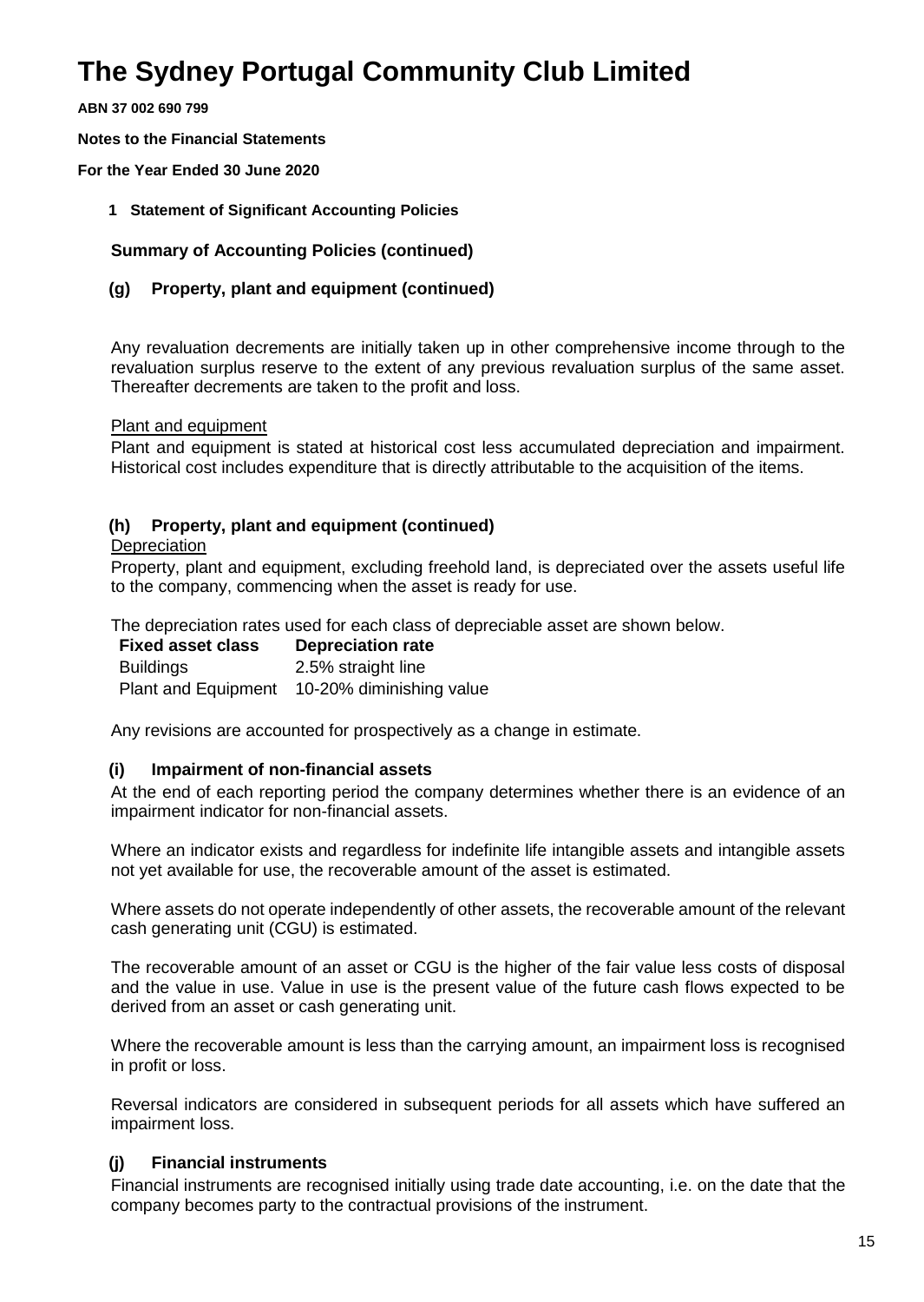**ABN 37 002 690 799**

**Notes to the Financial Statements**

**For the Year Ended 30 June 2020**

**1 Statement of Significant Accounting Policies** 

### **Summary of Accounting Policies (continued)**

### **(j) Financial instruments (continued)**

On initial recognition, all financial instruments are measured at fair value plus transaction costs (except for instruments measured at fair value through profit or loss where transaction costs are expensed as incurred).

### Financial Assets

Financial assets are divided into the following categories which are described in detail below:

- loans and receivables:
- financial assets at fair value through profit or loss;

Financial assets are assigned to the different categories on initial recognition, depending on the characteristics of the instrument and its purpose. A financial instrument's category is relevant to the way it is measured and whether any resulting income and expenses are recognised in profit or loss or in other comprehensive income.

All income and expenses relating to financial assets are recognised in the statement of profit or loss and other comprehensive income in the 'finance income' or 'finance costs' line item respectively.

#### Loans and receivables

Loans and receivables are non-derivative financial assets with fixed or determinable payments that are not quoted in an active market. They arise principally through the provision of goods and services to customers but also incorporate other types of contractual monetary assets.

After initial recognition these are measured at amortised cost using the effective interest method, less provision for impairment. Any change in their value is recognised in profit or loss.

The company's trade and other receivables fall into this category of financial instruments.

Significant receivables are considered for impairment on an individual asset basis when they are past due at the reporting date or when objective evidence is received that a specific counterparty will default.

The amount of the impairment is the difference between the net carrying amount and the present value of the future expected cash flows associated with the impaired receivable.

In some circumstances, the company renegotiates repayment terms with customers which may lead to changes in the timing of the payments, the company does not necessarily consider the balance to be impaired, however assessment is made on a case-by-case basis.

### Financial liabilities

Financial liabilities are classified as either financial liabilities 'at fair value through profit or loss' or other financial liabilities depending on the purpose for which the liability was acquired.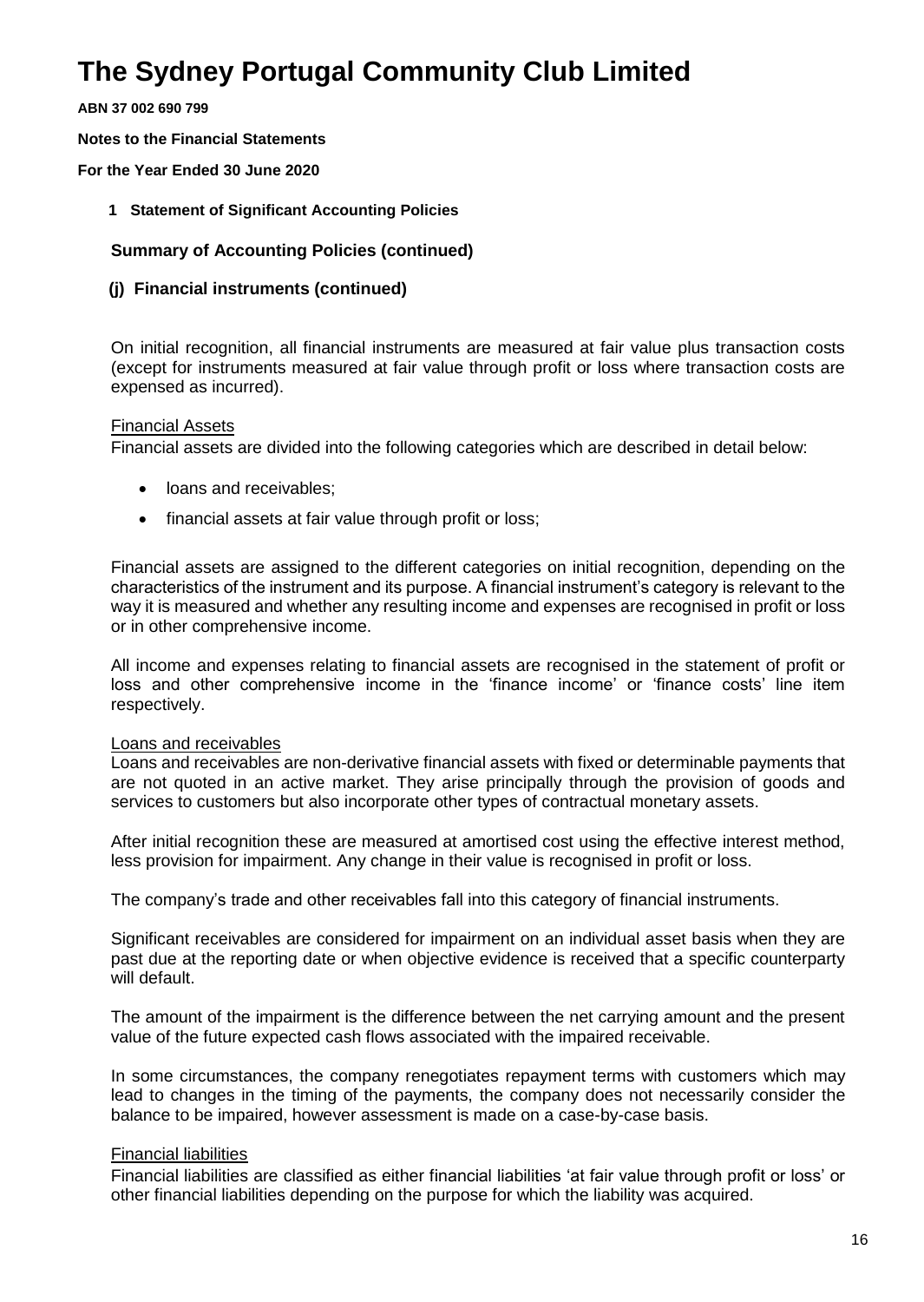**ABN 37 002 690 799**

**Notes to the Financial Statements**

**For the Year Ended 30 June 2020**

**1 Statement of Significant Accounting Policies** 

### **Summary of Accounting Policies (continued)**

### **(j) Financial instruments (continued)**

The entity's financial liabilities include borrowings, trade and other payables (including finance lease liabilities), which are measured at amortised cost using the effective interest rate method.

### Impairment of financial assets

At the end of the reporting period the company assesses whether there is any objective evidence that a financial asset or group of financial assets is impaired.

### Financial assets at amortised cost

If there is objective evidence that an impairment loss on financial assets carried at amortised cost has been incurred, the amount of the loss is measured as the difference between the asset's carrying amount and the present value of the estimated future cash flows discounted at the financial assets original effective interest rate.

Impairment on loans and receivables is reduced through the use of an allowance accounts, all other impairment losses on financial assets at amortised cost are taken directly to the asset.

Subsequent recoveries of amounts previously written off are credited against other expenses in profit or loss.

### **(k) Trade and other payables**

These amounts represent liabilities for goods and services provided to the company prior to the end of the financial year and which are unpaid. Due to the short-term nature they are measured at amortised cost and are not discounted. The amounts are unsecured and are not usually paid within 30 days of recognition.

### **(l) Borrowing costs**

Borrowing costs that are directly attributable to the acquisition, construction or production of a qualifying asset are capitalised as part of the cost of that asset.

All other borrowing costs are recognised as an expense in the period in which they are incurred.

### **(m)Goods and services tax (GST)**

Revenue, expenses and assets are recognised net of the amount of goods and services tax (GST), except where the amount of GST incurred is not recoverable from the Australian Taxation Office (ATO).

Receivables and payable are stated inclusive of GST.

The net amount of GST recoverable from, or payable to, the ATO is included as part of receivables or payables in the statement of financial position.

Cash flows in the statement of cash flows are included on a gross basis and the GST component of cash flows arising from investing and financing activities which is recoverable from, or payable to, the taxation authority is classified as operating cash flows.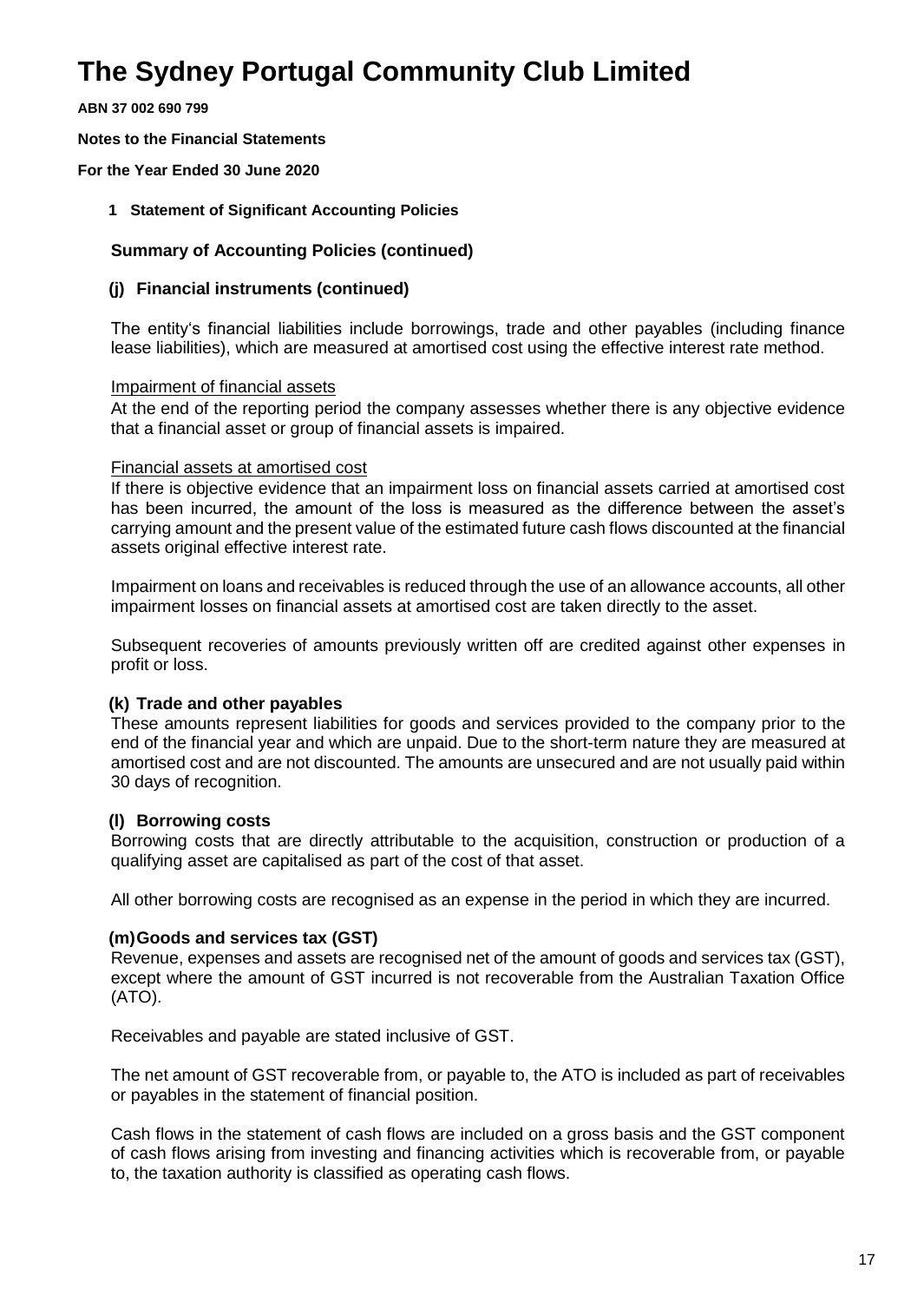**ABN 37 002 690 799**

**Notes to the Financial Statements**

**For the Year Ended 30 June 2020**

**1 Statement of Significant Accounting Policies** 

### **Summary of Accounting Policies (continued)**

### **(n) Employee benefits**

Provision is made for company's liability for employee benefits arising from services rendered by employees to the end of the reporting period. Employee benefits that are expected to be wholly settled within one year have been measured at the amounts expected to be paid when the liability is settled.

Employee benefits expected to be settled more than one year after the end of the reporting period have been measured at the present value of the estimated future cash outflows to be made for those benefits. In determining the liability, consideration is given to employee wage increases and the probability that the employee may satisfy vesting requirements. Changes in the measurement of the liability are recognised in profit or loss.

### **(o) Reserves**

Components of equity include the following:

• revaluation reserve – comprises gains and losses from the revaluation of land and buildings

(see Note 15)

Retained earnings include all current and prior period retained profits.

### **(p) Significant management judgement in applying accounting policies**

When preparing the financial statements, management undertakes a number of judgements, estimates and assumptions about the recognition and measurement of assets, liabilities, income and expenses.

#### Estimation uncertainty

Information about estimates and assumptions that have the most significant effect on recognition and measurement of assets, liabilities, income and expenses is provided below. Actual results may be substantially different.

#### Impairment

In assessing impairment, management estimates the recoverable amount of each asset or cashgenerating units, based on expected future cash flows and uses an interest rate to discount them.

Estimation uncertainty relates to assumptions about future operating results and the determination of a suitable discount rate.

#### Inventories

Management estimates the net realisable values of inventories, taking into account the most reliable evidence available at each reporting date. The future realisation of these inventories may be affected by future technology or other market-driven changes that may reduce future selling prices.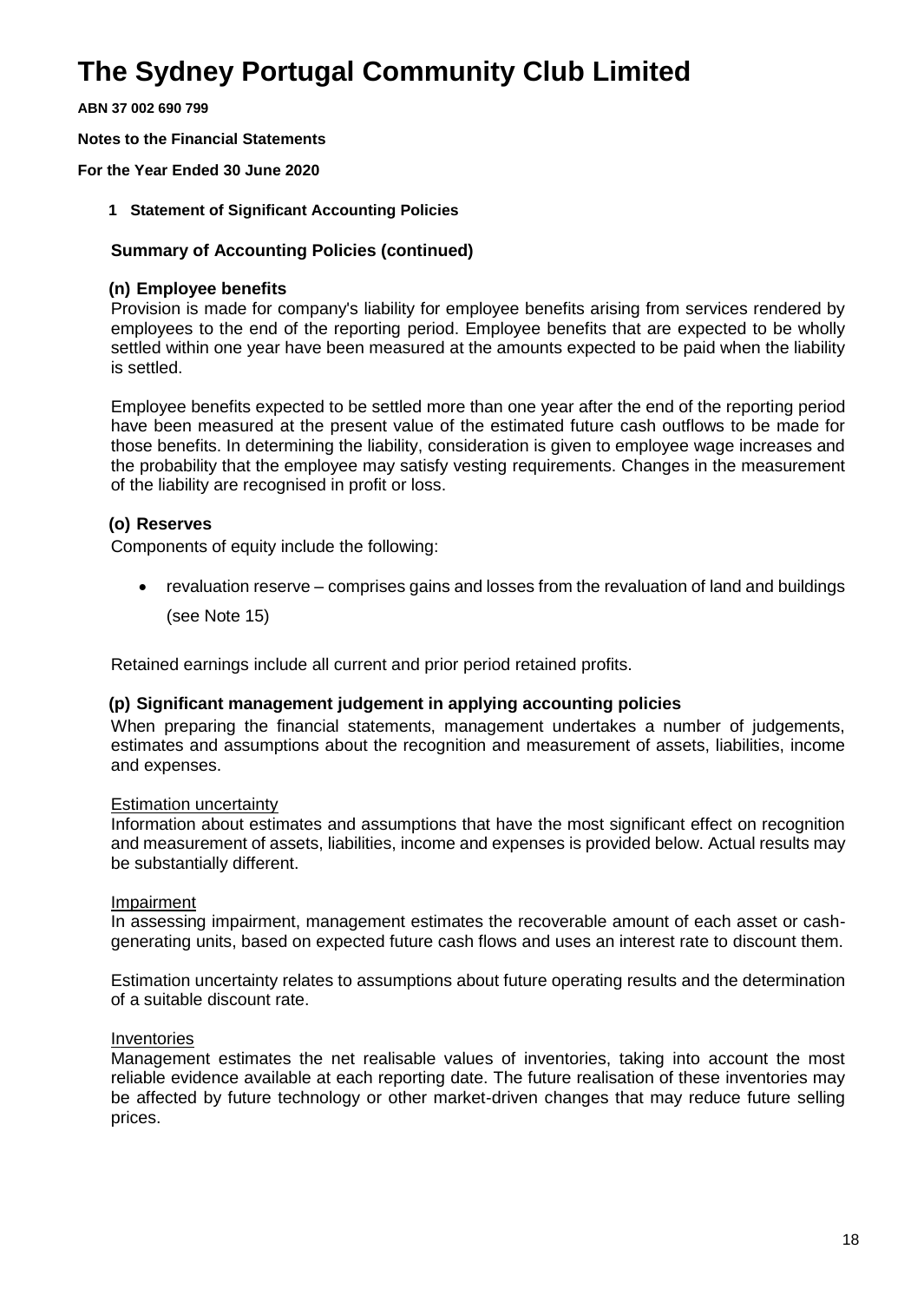**ABN 37 002 690 799**

**Notes to the Financial Statements**

**For the Year Ended 30 June 2020**

**1 Statement of Significant Accounting Policies** 

### **Summary of Accounting Policies (continued)**

### **(p) Significant management judgement in applying accounting policies (continued)**

#### Useful lives of depreciable assets

Management reviews its estimate of the useful lives of depreciable assets at each reporting date, based on the expected utility of the assets. Uncertainties in these estimates relate to technical obsolescence that may change the utility of certain software and IT equipment.

#### Fair value of financial instruments

The company has certain financial assets and liabilities which are measured at fair value. Where fair value has not able to be determined based on quoted price, a valuation model has been used. The inputs to these models are observable, where possible, however these techniques involve significant estimates and therefore fair value of the instruments could be affected by changes in these assumptions and inputs.

### Long service leave

The liability for long service leave is recognised and measured at the present value of the estimated cash flows to be made in respect of all employees at the reporting date. In determining the present value of the liability, estimates of attrition rates and pay increases through promotion and inflation have been taken into account.

### **(q) Going concern**

At 30 June 2020, the company had net cash balance of (\$45,435), negative operating cash flows of (\$233,089) and net asset position of \$8,503,138. The directors believe that the company has sufficient funding:

- with the current financial institution to draw down on and potentially future available facilities;
- future operating cash inflows from activities; and
- active management of cash outflows.

 On the above basis, it is the opinion of the Board of Directors that the company will be able to continue as a going concern, including paying its debts as and when it is due and payable. Therefore, this basis of preparation is appropriate.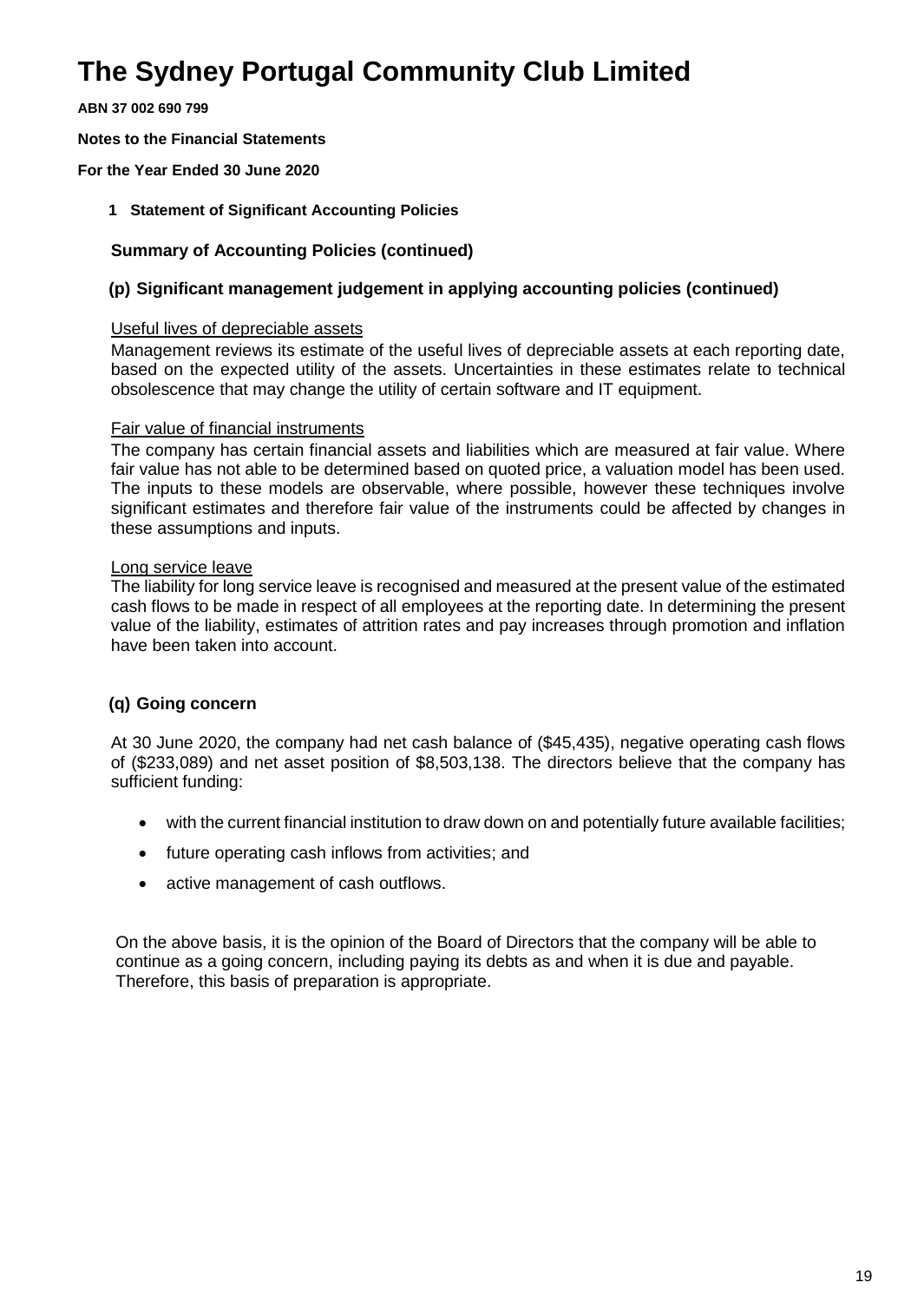### **ABN 37 002 690 799**

#### **Notes to the Financial Statements**

|   |                                                                               | 2020<br>\$ | 2019<br>\$ |
|---|-------------------------------------------------------------------------------|------------|------------|
|   | 2 Revenue                                                                     |            |            |
|   | <b>Revenue from rendering service</b>                                         |            |            |
|   | Bingo, raffle and ticket sales                                                | 47,872     | 67,200     |
|   | Food and beverage sales                                                       | 420,156    | 601,298    |
|   | Government GST rebate                                                         | 17,180     | 17,180     |
|   | Soccer Income                                                                 | 419,903    | 191,204    |
|   | Poker machine income                                                          | 803,008    | 1,135,487  |
|   | Sponsorships                                                                  | 46,922     | 38,352     |
|   |                                                                               | 1,755,041  | 2,050,721  |
|   | Other income                                                                  |            |            |
|   | Interest income                                                               | 235        | 416        |
|   | Member subscriptions                                                          | 10,845     | 714        |
|   | Rental income                                                                 | 572,346    | 591,993    |
|   | Other income                                                                  | 4,987      | 143,024    |
|   |                                                                               | 588,413    | 736,147    |
| 3 | Income tax expense                                                            |            |            |
|   | Numerical reconciliation of income tax expense to prima facie tax<br>payable: |            |            |
|   | Profit (loss) before income tax expense                                       | (433, 576) | 45,242     |
|   | Tax at the Australian tax rate of 27.5 % (2019: 27.5%)                        | (119, 233) | 12,441     |
|   | Deferred tax asset relating to current year not brought to account            | 119,233    |            |
|   | Deferred tax liability relating to current year not brought to account        |            | (12, 441)  |
|   |                                                                               |            |            |
|   | 4 Cash and cash equivalents                                                   |            |            |
|   | Cash on hand                                                                  | 7,417      | 1,772      |
|   | Cash at bank/overdraft                                                        | (52, 852)  | 896        |
|   |                                                                               | (45, 435)  | 2,668      |
|   | 5 Trade and other receivables                                                 |            |            |
|   | <b>Current</b>                                                                |            |            |
|   | Trade receivables                                                             | 52,126     | 18,150     |
|   | Other receivables                                                             |            | 19,122     |
|   | Receivables - Kikoff                                                          |            | 79,623     |
|   | Less: Allowance for doubtful debts                                            | (18, 260)  | (73, 027)  |
|   |                                                                               | 33,866     | 43,868     |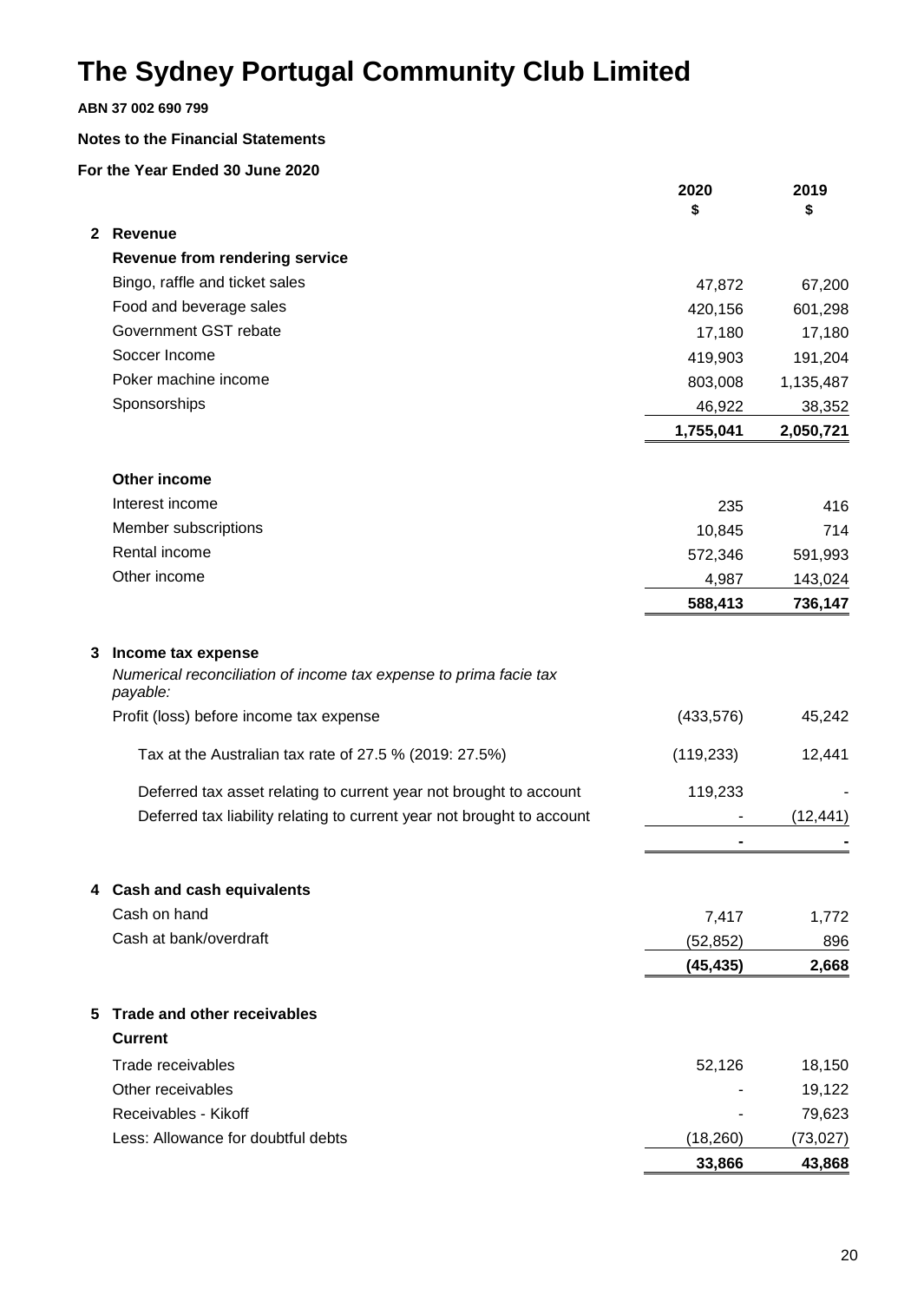### **ABN 37 002 690 799**

#### **Notes to the Financial Statements**

|   |                                           | 2020<br>\$ | 2019<br>\$ |
|---|-------------------------------------------|------------|------------|
| 6 | <b>Inventories</b>                        |            |            |
|   | Stock on hand                             | 19,745     | 25,270     |
|   |                                           | 19,745     | 25,270     |
| 7 | <b>Other assets</b>                       |            |            |
|   | <b>Current</b>                            |            |            |
|   | MG Camera Partnership                     | 70,000     | 70,000     |
|   | Less: Allowance for loss in joint venture | (70,000)   | (70,000)   |
|   | Prepayment Insurance                      | 69,616     | 69,265     |
|   |                                           | 69,616     | 69,265     |
|   | <b>Non-current</b>                        |            |            |
|   | <b>Borrowing Cost</b>                     | 16,437     | 16,437     |
|   | Less: Accumulated Amortisation            | (16, 437)  | (16, 437)  |
|   | Secured deposits                          | 4,600      | 4,600      |
|   |                                           | 4,600      | 4,600      |
| 8 | Property, plant and equipment             |            |            |
|   | <b>Land and buildings</b>                 |            |            |
|   | <b>Freehold Land</b>                      | 6,321,073  | 6,321,073  |
|   | Building & Facilities at Cost             | 222,114    | 222,114    |
|   | Less: Accumulated Depreciation            | (222, 114) | (222, 114) |
|   |                                           |            |            |
|   | Capitalised Costs - New Building          | 239,269    | 239,269    |
|   | Less: Accumulated Depreciation            | (73, 540)  | (67, 558)  |
|   |                                           | 165,729    | 171,711    |
|   | Property Improvement at Cost              | 897,572    | 897,572    |
|   | Less: Accumulated Depreciation            | (531, 602) | (506, 257) |
|   |                                           | 365,970    | 391,315    |
|   | Property Improvements - Pavilion          | 876,917    | 876,917    |
|   | Less: Accumulated Depreciation            | (71, 974)  | (50,031)   |
|   |                                           | 804,943    | 826,886    |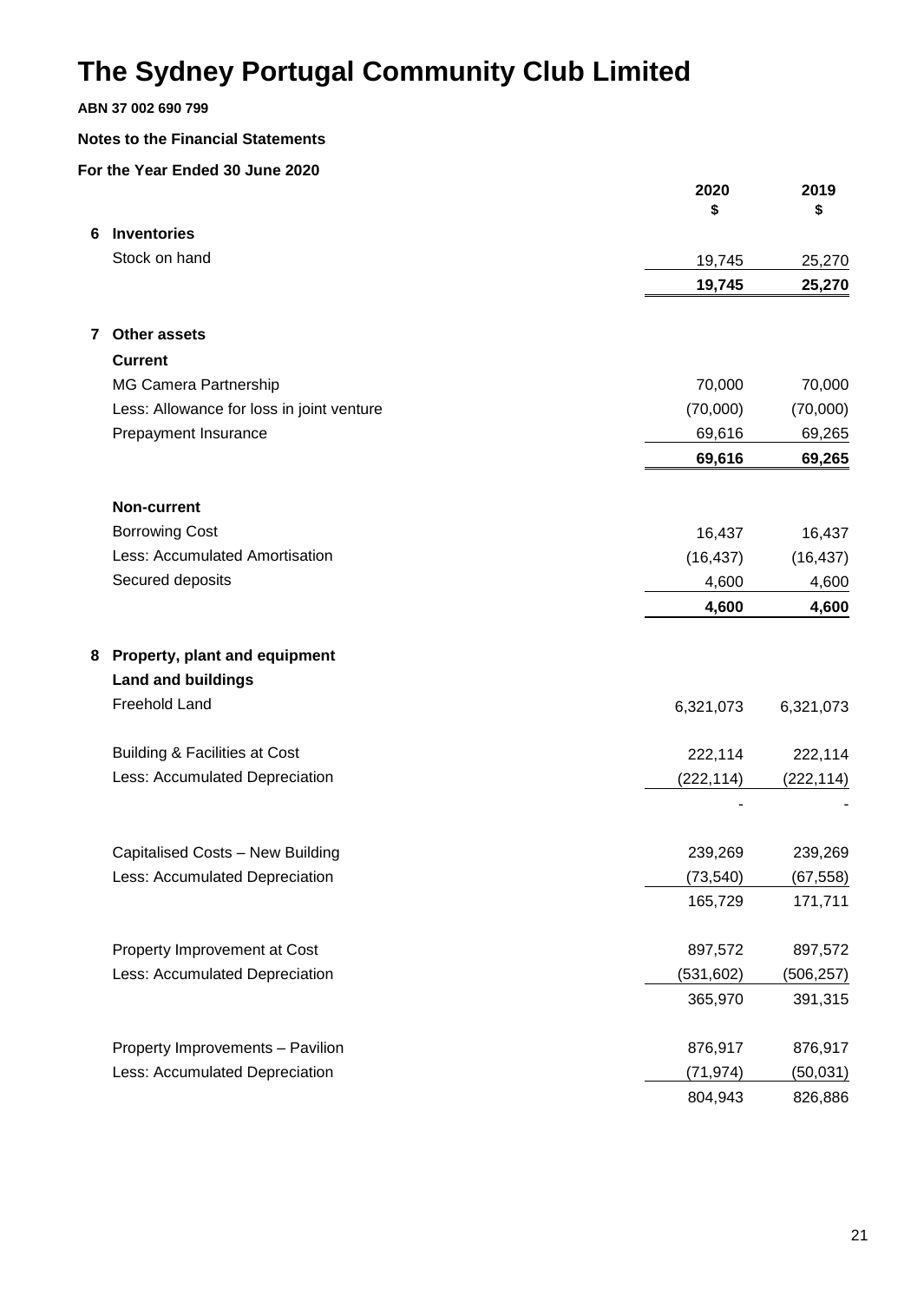### **ABN 37 002 690 799**

### **Notes to the Financial Statements**

|                                             | 2020<br>\$ | 2019<br>\$            |
|---------------------------------------------|------------|-----------------------|
| 8 Property, plant and equipment (continued) |            |                       |
| Property Improvement - Grandstand           | 2,376,835  | 2,376,835             |
| Less: Accumulated Depreciation              | (182, 171) | (122, 720)            |
|                                             | 2,194,664  | 2,254,115             |
| Property Improvement - Car Park             | 1,008,533  | 1008,533              |
| Less: Accumulated Depreciation              | (25, 214)  |                       |
|                                             | 983,319    | 1,008,533             |
| <b>Total land and buildings</b>             |            | 10,835,698 10,973,633 |
| <b>Plant and equipment</b>                  |            |                       |
| Plant and Equipment at Cost                 | 755,799    | 750,703               |
| Less: Accumulated Depreciation              | (692, 188) | (666, 886)            |
|                                             | 63,611     | 83,817                |
| <b>Poker Machine at Cost</b>                | 269,808    | 269,808               |
| Less: Accumulated Depreciation              | (249, 386) | (244, 608)            |
|                                             | 20,422     | 25,200                |
| Poker Machine - Leased                      | 55,788     | 55,788                |
| Less: Accumulated Depreciation              | (55, 788)  | (55, 788)             |
|                                             |            |                       |
| Furniture & Fittings at Cost                | 205,879    | 205,879               |
| Less: Accumulated Depreciation              | (185, 671) | (179, 821)            |
|                                             | 20,208     | 26,058                |
| <b>Total plant and equipment</b>            | 114,241    | 135,075               |
| <b>Total Property, Plant and Equipment</b>  |            | 10,939,939 11,108,708 |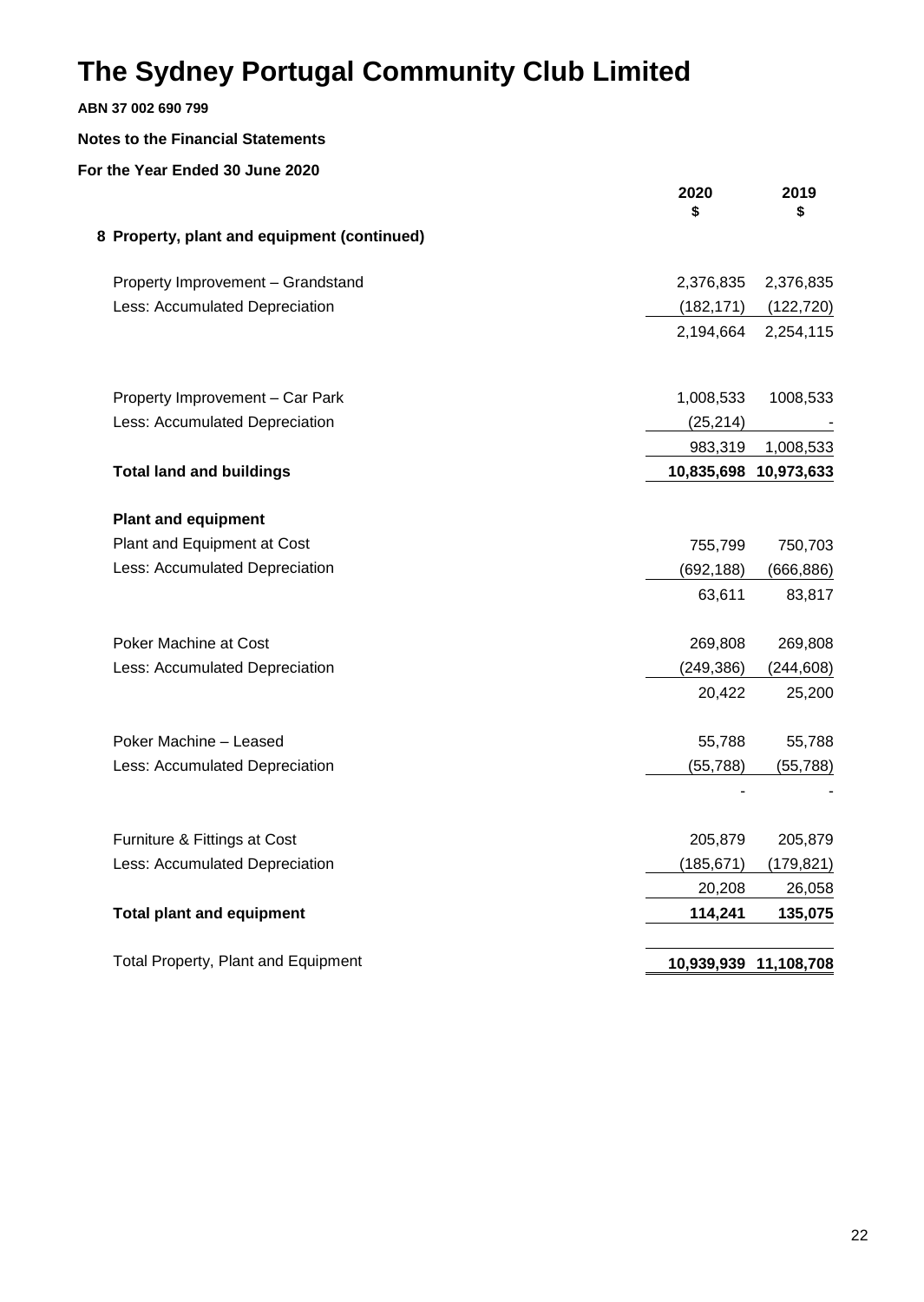#### **ABN 37 002 690 799**

#### **Directors' Declaration**

**For the Year Ended 30 June 2020**

|   |                                  | 2020<br>\$ | 2019<br>\$ |
|---|----------------------------------|------------|------------|
| 9 | Intangible assets                |            |            |
|   | <b>Formation Expenses</b>        | 2,475      | 2,475      |
|   |                                  | 2,475      | 2,475      |
|   | 10 Trade and other payables      |            |            |
|   | Trade payables                   | 453,535    | 147,681    |
|   | Net GST payable                  | (10, 935)  | 5,012      |
|   | Other creditors                  | 27,396     | 34,238     |
|   |                                  | 469,996    | 186,931    |
|   | <b>11 Provisions</b>             |            |            |
|   | <b>Current</b>                   |            |            |
|   | Provision for annual leave       | 14,247     | 18,368     |
|   |                                  | 14,247     | 18,368     |
|   | <b>Non-current</b>               |            |            |
|   | Provision for Long service leave | 32,748     | 29,204     |
|   |                                  | 32,748     | 29,204     |
|   | 12 Borrowings                    |            |            |
|   | Bank loan                        | 1,500,000  | 1,139,919  |
|   |                                  | 1,500,000  | 1,139,919  |

Bank loan is principal and interest and is secured by registered first mortgage over freehold property and registered first mortgage over the whole of assets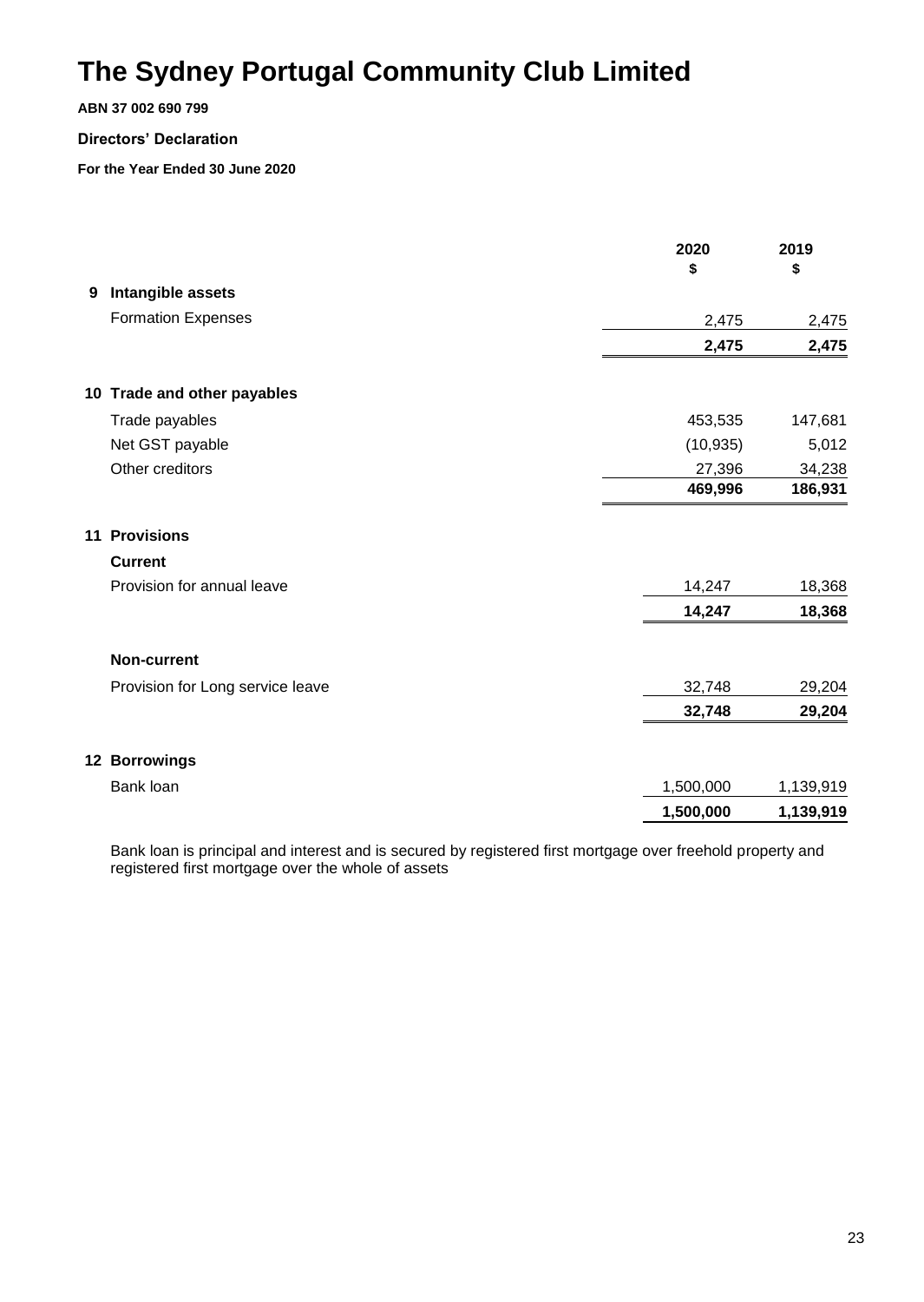**ABN 37 002 690 799**

### **Directors' Declaration**

|                                                                                                   | 2020       | 2019      |
|---------------------------------------------------------------------------------------------------|------------|-----------|
|                                                                                                   | \$         | \$        |
| <b>13 Unearned Revenue</b>                                                                        |            |           |
| <b>Current</b>                                                                                    |            |           |
| Unearned Revenue (Rent)                                                                           | 504,678    | 472,859   |
|                                                                                                   | 504,678    | 472,859   |
| <b>Non-current</b>                                                                                |            |           |
| Unearned Revenue (Rent)                                                                           |            | 472,859   |
|                                                                                                   |            | 472,859   |
| 14 Reserves                                                                                       |            |           |
| Asset revaluation reserve                                                                         | 4,319,725  | 4,319,725 |
|                                                                                                   | 4,319,725  | 4,319,725 |
| Movement during the year:                                                                         |            |           |
| Opening balance for the year                                                                      | 4,319,725  | 4,319,725 |
| Movement                                                                                          | 4,319,725  | 4,319,725 |
|                                                                                                   |            |           |
| 15 Cash Flow information<br>Reconciliation of Cash Flow from operations with profit from ordinary |            |           |
| activities                                                                                        |            |           |
| Profit (loss) after tax                                                                           | (433, 576) | 45,242    |
| Add/Less: Non-cash related items                                                                  |            |           |
| Depreciation expense                                                                              | 173,864    | 133,095   |
| Kikoff - impariment loss                                                                          | 170,000    |           |
| Changes in assets and liabilities                                                                 |            |           |
| Movement in trade and other receivables                                                           | 10,002     | (43, 868) |
| Movement in inventories                                                                           | 5,525      | (1,775)   |
| Movement in other current assets                                                                  | (351)      | (26)      |
| Movement in trade and other payables                                                              | (157, 976) | 41,999    |
| Movement in provisions                                                                            | (577)      | 9,408     |
| Net Cash Inflow from operating activities                                                         | (233,089)  | 184,075   |
|                                                                                                   |            |           |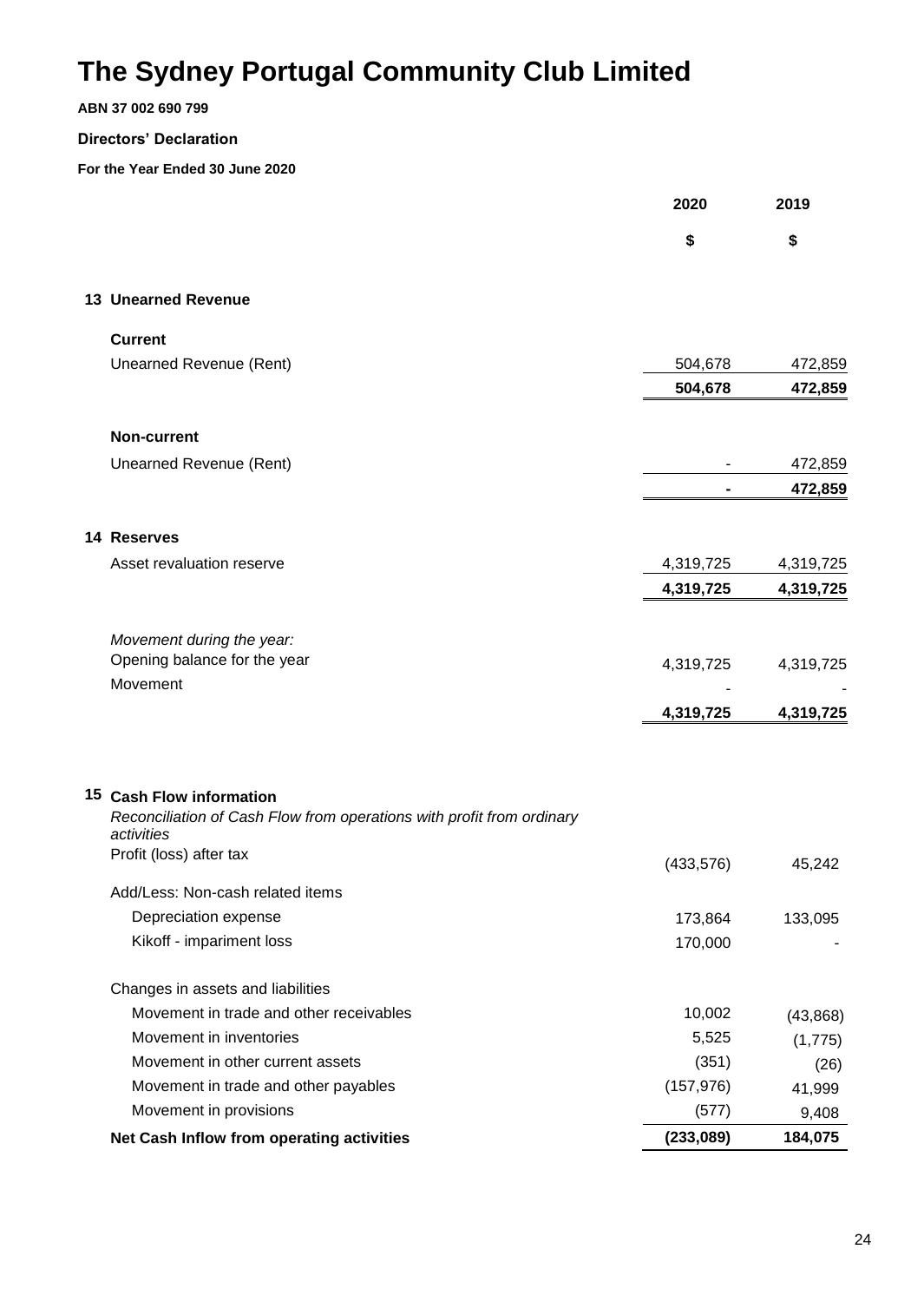**ABN 37 002 690 799**

#### **Directors' Declaration**

**For the Year Ended 30 June 2020**

#### **16 Related party transactions**

There were no related party transactions during the year.

The directors of the company did not receive any remuneration during the year.

No directors have entered into a material contract with the company since the end of the previous financial year and there were no material contracts involving directors' interests existing at year end.

#### **17 Auditor's remuneration**

| Amounts received or due and receivable by the auditors of company<br>for: | 2020   | 2019   |
|---------------------------------------------------------------------------|--------|--------|
| Audit of the financial report                                             | 19.500 | 15.000 |
|                                                                           | 19.500 | 15,000 |

#### **18 Commitment**

There were no material commitments for expenditure as at 30 June 2020. ( 2019: \$Nil)

#### **19 Contingent liabilities**

There are current reviews and negotiations relating to projects undertaken by the company. The extent to which an outflow of funds will be required is dependent on the outcome of these negotiations.

#### **20 Matters Subsequent to the End of the Financial Year**

There are no other matters or circumstances that have arisen since the end of the year that have significantly affected or may significantly affect either:

- the entity's operations in future financial years
- the results of those operations in future financial years; or
- the entity's state of affairs in future financial years.

### **21 Registered office**

The Sydney Portugal Community Club Limited 100 Marrickville Road, Marrickville NSW 2204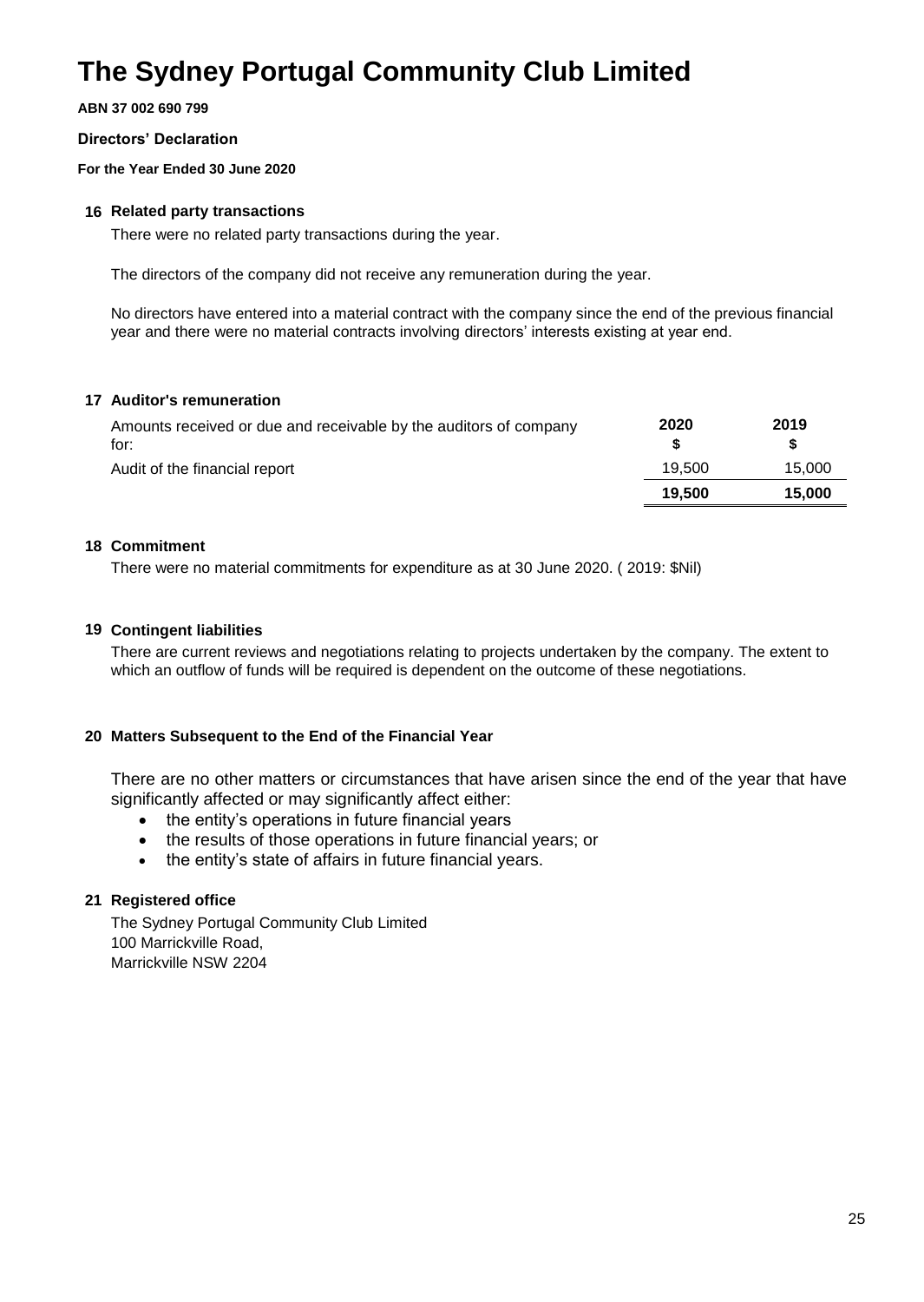ABN 37 002 690 799

**Directors' Declaration** 

For the Year Ended 30 June 2020

The directors of the company declare that:

- 1 The financial statements and notes as set out on pages 6 to 25, are in accordance with the Corporations Act 2001 and:
	- (a) Complying with Australian Accounting Standards Reduced Disclosure Requirements which as stated in accounting policy Note 1 constitutes compliance with International Financial Reporting Standards (IFRS); the Corporations Regulations 2001; and
	- (b) Give a true and fair view of the financial position as at 30 June 2020 and of the performance for the year ended on that date of the company.
- 2 In the directors' opinion, there are reasonable grounds to believe that the company will be able to pay its debts as and when they become due and payable.

This declaration is made in accordance with a resolution of the Board of Directors.

Aniceto Miguel G. Vairinhos President

Dated this 26<sup>th</sup> day of February 2021.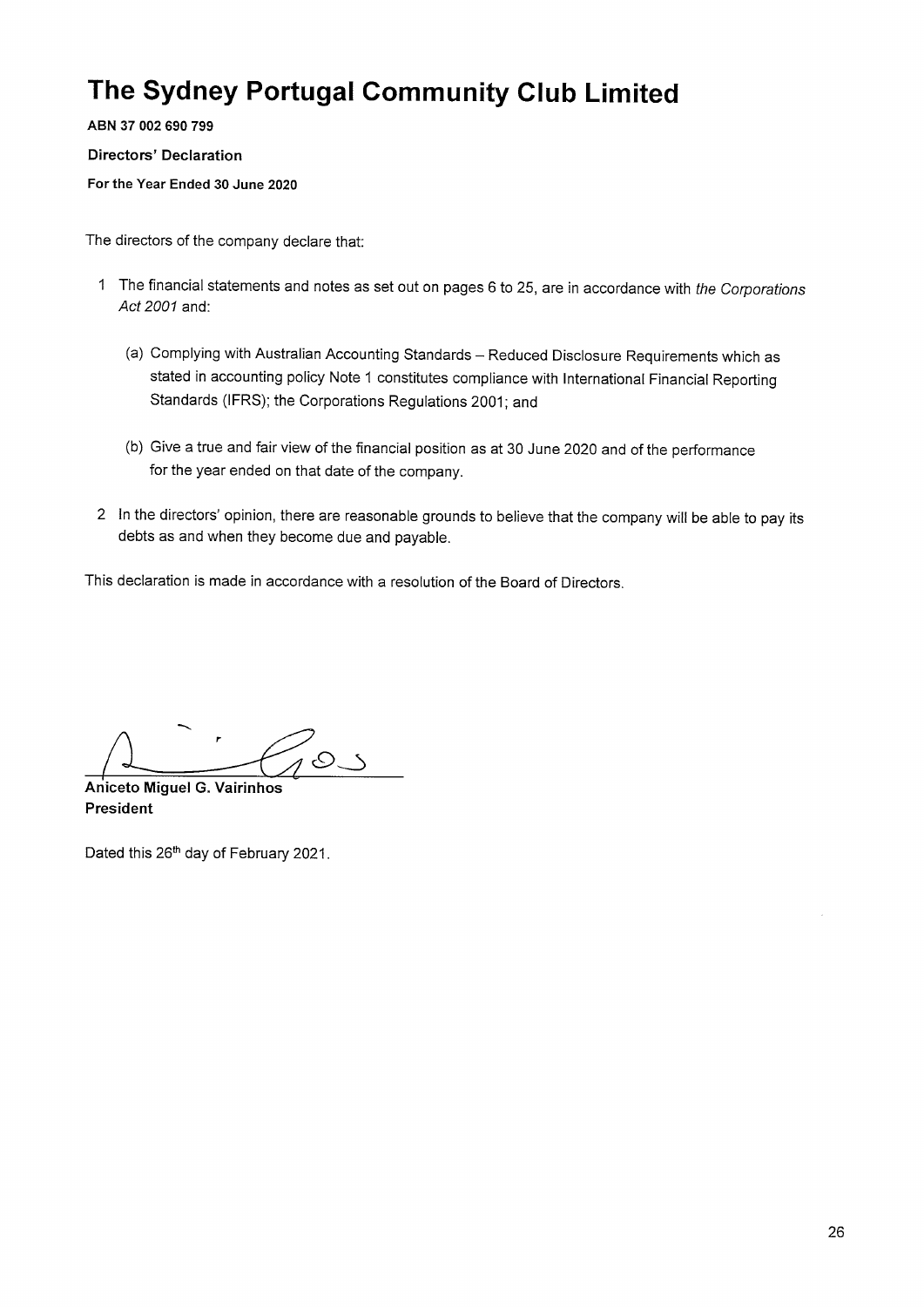

### **INDEPENDENT AUDITOR'S REPORT TO THE MEMBERS OF THE SYDNEY PORTUGAL COMMUNITY CLUB LIMITED**

### **Report on the Audit of the Financial Report**

### **Opinion**

We have audited the accompanying financial report of The Sydney Portugal Community Club Limited (the company), which comprises the statement of financial position as at 30 June 2020, the statement of comprehensive income, statement of changes in equity and statement of cash flows for the year then ended, and notes to the financial statements, including a summary of significant accounting policies and the directors' declaration.

In our opinion, the financial report of The Sydney Portugal Community Club Limited is in accordance with the *Corporations Act 2001*, including:

(i) giving a true and fair view of the company's financial position as at 30 June 2020 and of its performance for the year ended on that date; and

(ii) complying with Australian Accounting Standards – Reduced Disclosure Requirements (including Australian Accounting Interpretations) and the *Corporations Regulations 2001*.

### **Basis for Opinion**

We conducted our audit in accordance with Australian Auditing Standards. Our responsibilities under those standards are further described in the *Auditor's Responsibilities for the Audit of the Financial Report* section of our report. We are independent of the company in accordance with the auditor independence requirements of the *Corporations Act 2001* and the ethical requirements of the Accounting Professional and Ethical Standards Board's APES 110 *Code of Ethics for Professional Accountants* (the Code) that are relevant to our audit of the financial report in Australia. We have also fulfilled our other ethical responsibilities in accordance with the Code.

We confirm that the independence declaration required by the *Corporations Act 2001*, which has been given to the directors of the company, would be in the same terms if given to the directors as at the time of this auditor's report.

We believe that the audit evidence we have obtained is sufficient and appropriate to provide a basis for our audit opinion.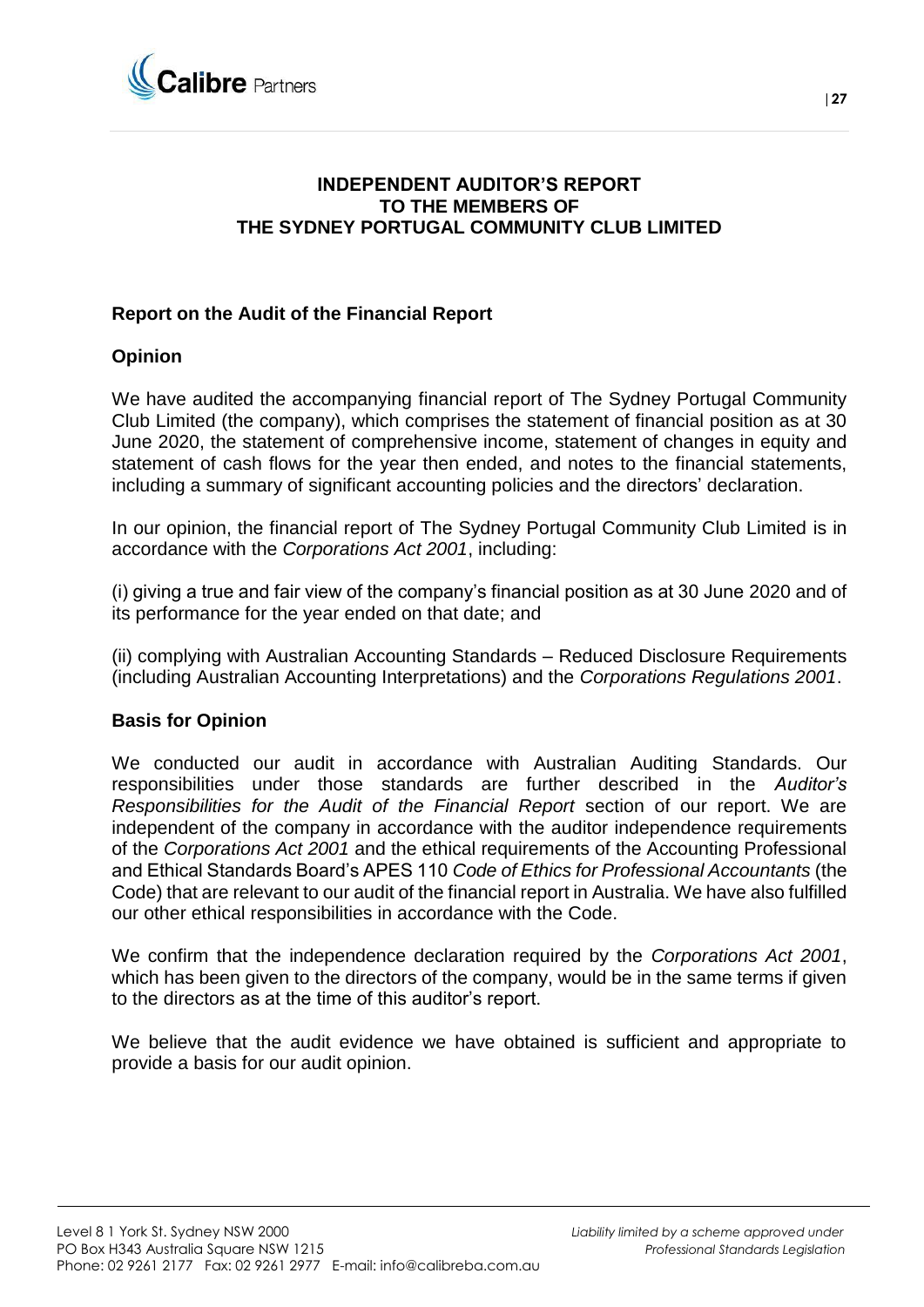

### **INDEPENDENT AUDITOR'S REPORT TO THE MEMBERS OF THE SYDNEY PORTUGAL COMMUNITY CLUB LIMITED (continued)**

### **Key Audit Matters**

Key audit matters are those matters that, in our professional judgement, were of most significance in our audit of the financial report of the current period. These matters were addressed in the context of our audit of the financial report as a whole, and in forming our opinion thereon, and we do not provide a separate opinion on these matters.

### *Going concern assessment*

In forming our opinion on the financial report, which is not modified, we have considered the adequacy concerning the company's ability to continue as a going concern. The company had an operating loss, negative current assets ratio and negative operating cashflows as at financial year end.

Our audit work included, but was not restricted to, the following:

- An evaluation of the directors' assessment of the company's ability to continue as a going concern. In particular, we reviewed available cash reserves and future operating cash flows for the next 12 months; and
- An evaluation of the directors' plans for future actions in relation to its going concern assessment, taking into account any relevant events subsequent to the year-end through discussions with those charged with governance and available borrowings with financial institutions.

### **Responsibilities of the Directors for the Financial Report**

The directors of the company are responsible for the preparation of the financial report that gives a true and fair view in accordance with Australian Accounting Standards – Reduced Disclosure Requirements and the Corporations Act 2001, and for such internal controls as the directors determine is necessary to enable the preparation of a financial report that gives a true and fair view and is free from material misstatement, whether due to fraud or error.

In preparing the financial report, the directors are responsible for assessing the company's ability to continue as a going concern, disclosing, as applicable, matters related to going concern and using the going concern basis of accounting unless the directors either intend to liquidate the company or to cease operations, or have no realistic alternative but to do so.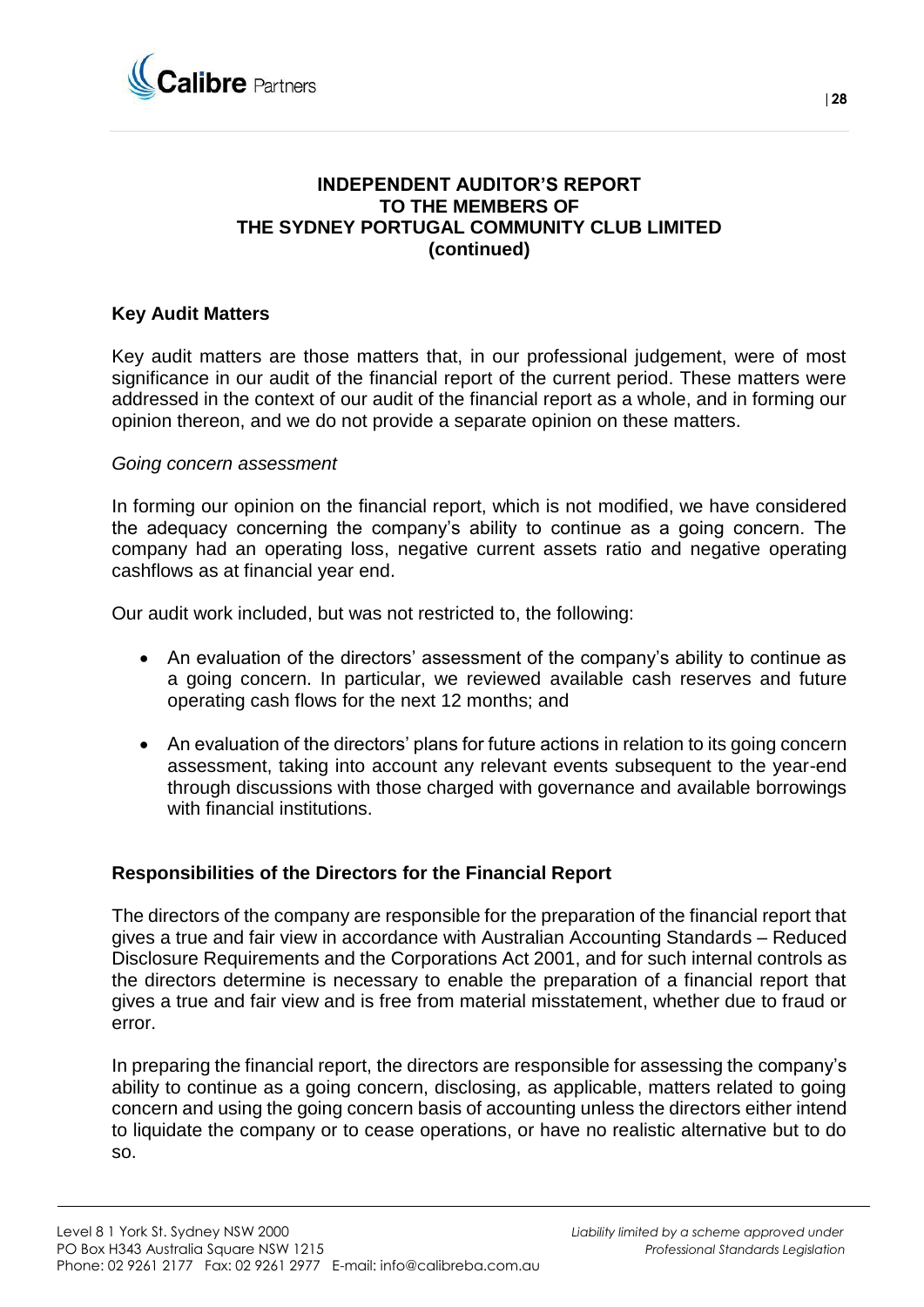

### **INDEPENDENT AUDITOR'S REPORT TO THE MEMBERS OF THE SYDNEY PORTUGAL COMMUNITY CLUB LIMITED (continued)**

### **Auditor's Responsibilities for the Audit of the Financial Report**

Our objectives are to obtain reasonable assurance about whether the financial report as a whole is free from material misstatement, whether due to fraud or error, and to issue an auditor's report that includes our opinion. Reasonable assurance is a high level of assurance, but is not a guarantee that an audit conducted in accordance with Australian Auditing Standards will always detect a material misstatement when it exists. Misstatements can arise from fraud or error and are considered material if, individually or in the aggregate, they could reasonably be expected to influence the economic decisions of users taken on the basis of the financial report.

A further description of our responsibilities for the audit of the financial report is located at the Auditing and Assurance Standards Board website at: [http://www.auasb.gov.au/Home.aspx.](http://www.auasb.gov.au/Home.aspx) This description forms part of our auditor's report.

Calibre Partners

**Calibre Partners Pty Limited**

**Roger Wong Director** 

Dated this 26<sup>th</sup> day of February 2021.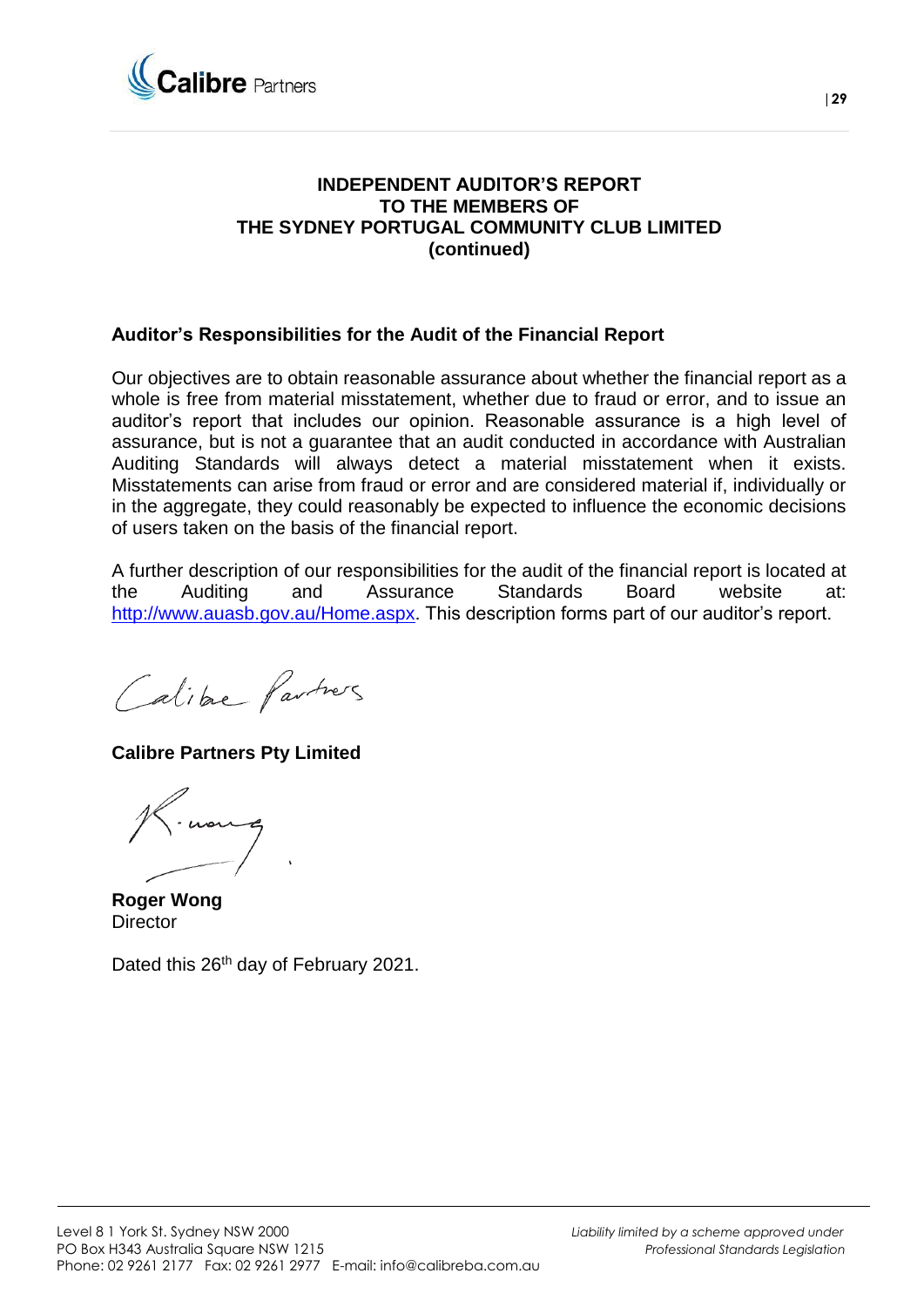

### **DISCLAIMER**

### **TO THE MEMBERS OF THE SYDNEY PORTUGAL COMMUNITY CLUB LIMITED**

The additional financial information presented in the following pages is in accordance with the books and records of The Sydney Portugal Community Club Limited for the year ended 30 June 2020.

It will be appreciated that our audit did not cover all details of the additional financial information. Accordingly, we do not express an opinion on such additional financial information and no warranty of accuracy or reliability is given. Neither Calibre Partners (the firm) nor any member or employee of the firm undertakes responsibility in any way whatsoever to any person (other than our client) in respect of such additional financial information, including any errors or omissions therein however caused.

Calibre Partners

**Calibre Partners Pty Limited**

**Roger Wong Director** 

Dated this 26<sup>th</sup> day of February 2021.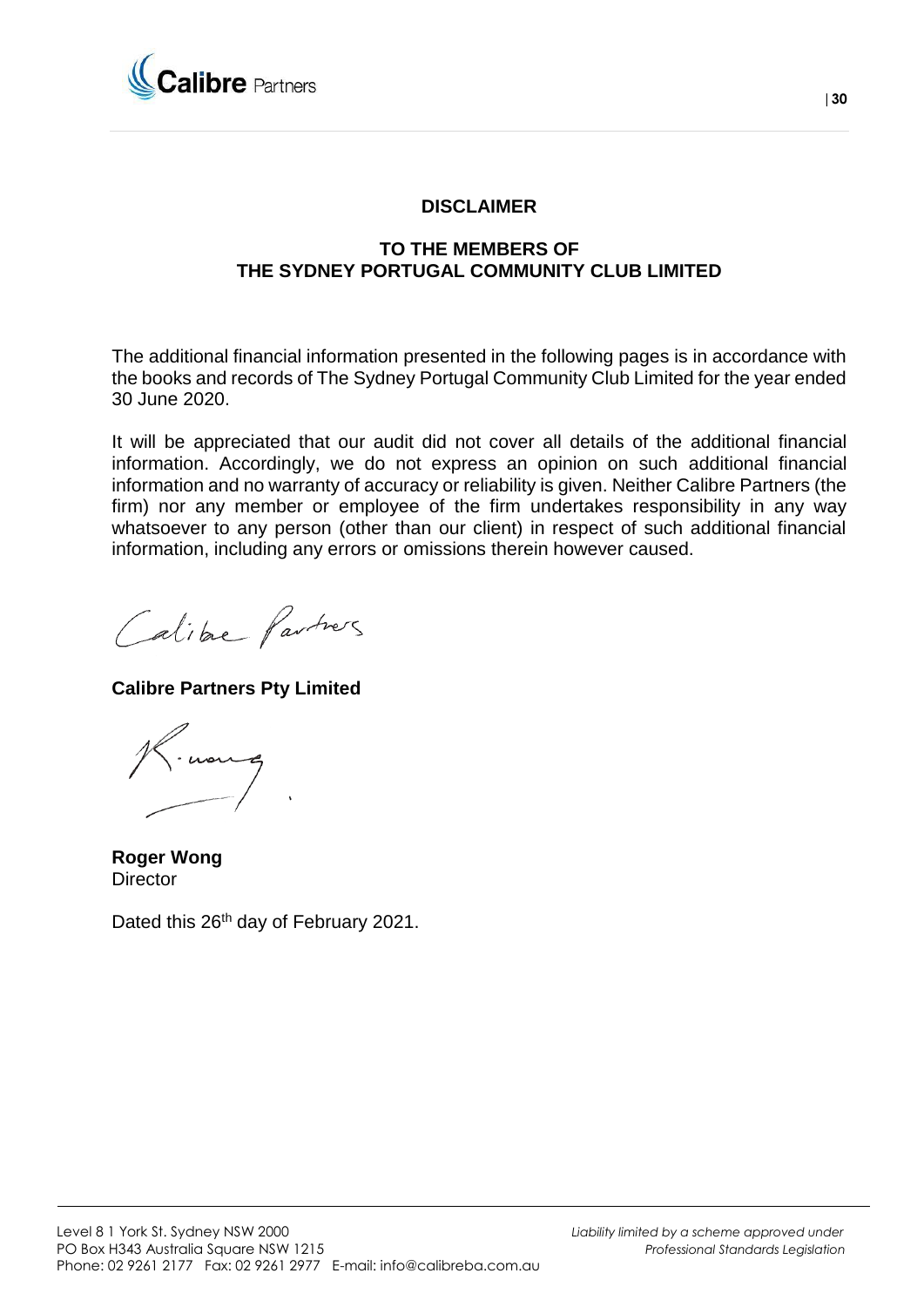### **ABN 37 002 690 799**

#### **Additional Financial Information**

|                                               | 2020<br>\$ | 2019<br>\$ |
|-----------------------------------------------|------------|------------|
| <b>Bar Operations</b>                         |            |            |
| Income<br><b>Sales</b>                        | 140,520    | 167,492    |
| <b>Less Cost of Goods Sold</b>                |            |            |
| <b>Opening Stock</b>                          | 3,548      | 4,696      |
| <b>Transfers of Drinks from Store</b>         | 56,145     | 54,797     |
|                                               | 59,693     | 59,493     |
| <b>Closing Stock</b>                          | 4,763      | 3,548      |
|                                               | 54,930     | 55,945     |
| <b>Gross Profit from Trading</b>              | 85,590     | 111,547    |
| <b>Expenditure</b>                            |            |            |
| Cleaning & Waste Removal                      | 3,923      | 3,140      |
| Gas                                           | 495        | 445        |
| Repairs & Maintenance                         | 5,455      | 6,167      |
| Replacements                                  |            |            |
| <b>Staff Hire</b>                             | 1,375      | 7,443      |
| <b>Superannuation Contributions</b>           | 14,551     | 7,224      |
| Wages                                         | 126,296    | 101,629    |
|                                               | 152,095    | 126,048    |
| <b>Net Surplus/(Deficit) from Bar Trading</b> | (66, 505)  | (14, 501)  |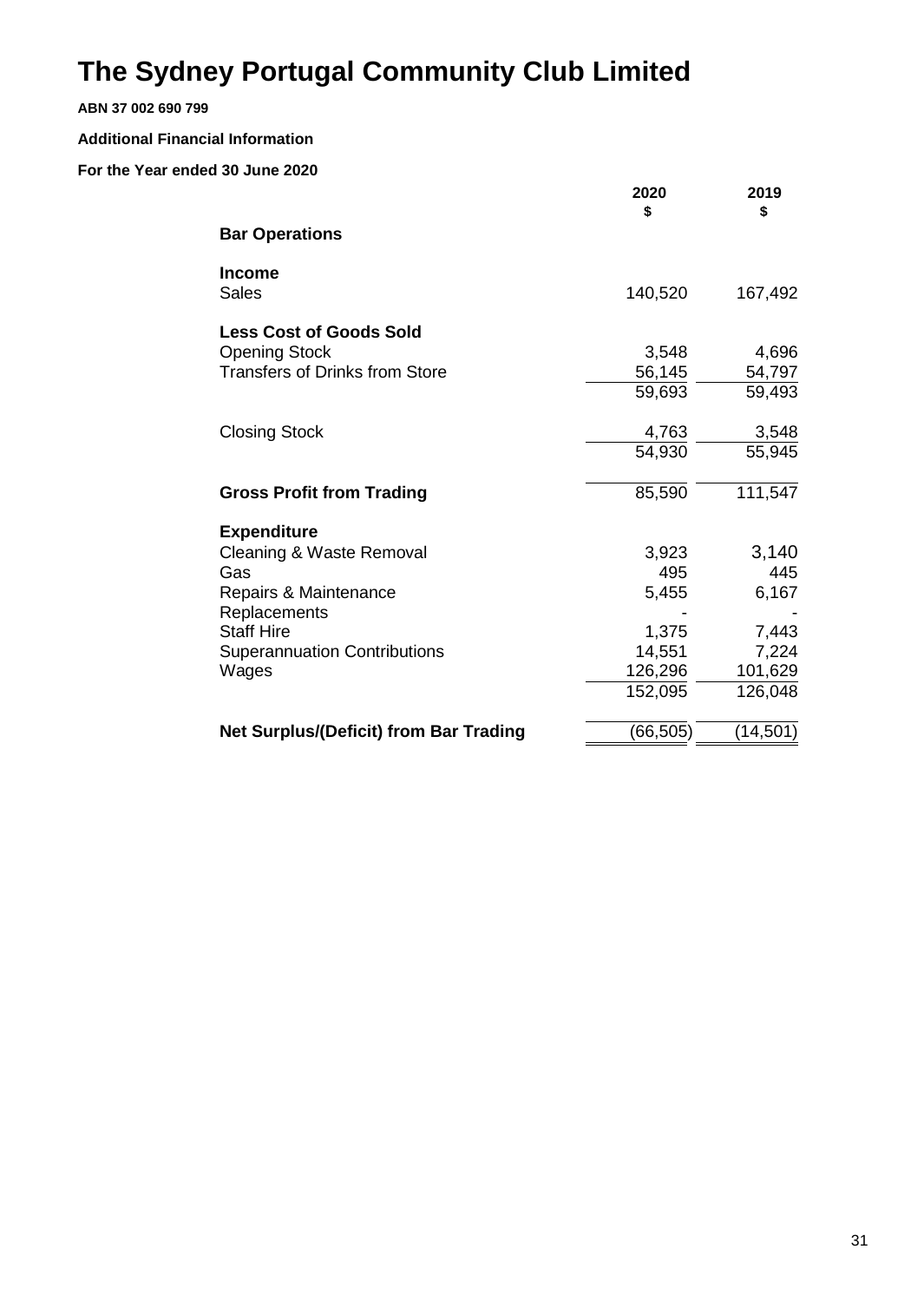### **ABN 37 002 690 799**

### **Additional Financial Information (continued)**

|                                                 | 2020<br>\$ | 2019<br>\$ |
|-------------------------------------------------|------------|------------|
| <b>Poker Machine Operations</b>                 |            |            |
| <b>Income</b>                                   |            |            |
| Net Poker Machine Takings                       | 177,301    | 237,638    |
| <b>Less Cost of Goods Sold</b>                  |            |            |
| <b>GST on Poker Machines</b>                    | 17,730     | 21,602     |
|                                                 | 17,730     | 21,602     |
|                                                 | 17,730     | 21,602     |
| <b>Gross Profit</b>                             | 159,571    | 216,036    |
| <b>Expenditure</b>                              |            |            |
| <b>Amortisation Leased Poker Machines</b>       |            | 308        |
| <b>Contract &amp; Other Expenses</b>            | 16,581     | 23,899     |
| Depreciation - Poker Machines                   | 4,778      | 6,348      |
| <b>Superannuation Contributions</b>             | 3,084      | 2,409      |
| Wages                                           | 42,098     | 33,876     |
|                                                 | 66,541     | 66,840     |
| <b>Other Income</b>                             |            |            |
| <b>Exempt Government Compensation Income</b>    | 17,180     | 17,180     |
|                                                 | 17,180     | 17,180     |
| <b>Net Surplus from Poker Machine Operation</b> | 110,210    | 166,376    |
|                                                 |            |            |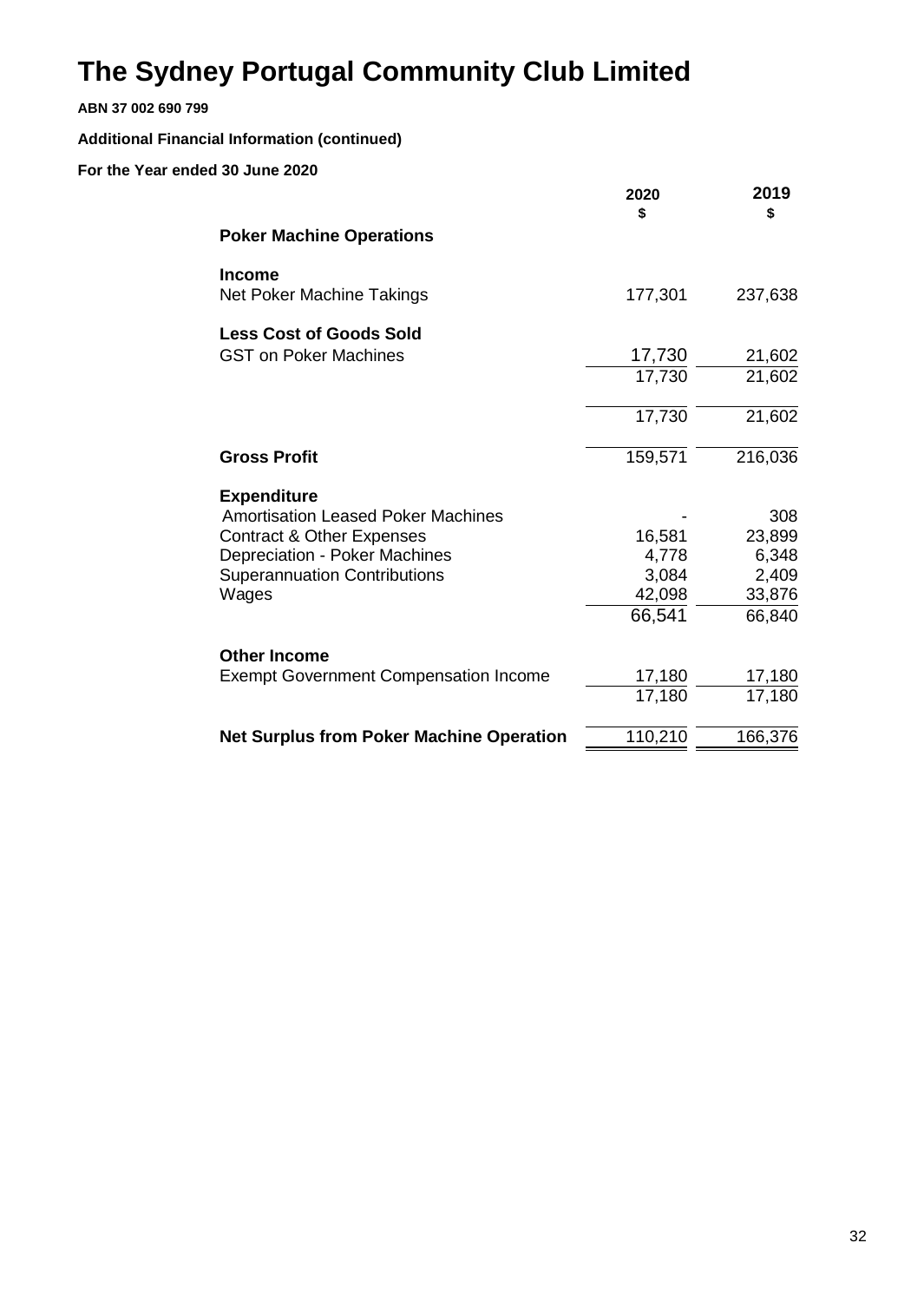### **ABN 37 002 690 799**

### **Additional Financial Information (continued)**

|                                              | 2020<br>\$           | 2019<br>\$ |
|----------------------------------------------|----------------------|------------|
| <b>Function Operations</b>                   |                      |            |
| <b>Income</b><br><b>Function Income</b>      | 127,631              | 286,989    |
| <b>Less Cost of Goods Sold</b>               |                      |            |
| <b>Opening Stock</b>                         | 7,751                | 7,232      |
| <b>Transfer of Drinks from Store</b>         | 14,176               | 81,691     |
|                                              | $\overline{21}, 927$ | 88,923     |
| <b>Closing Stock</b>                         | 1,227                | 7,751      |
|                                              | $\overline{20,}700$  | 81,172     |
| <b>Gross Profit from Trading</b>             | 131,538              | 205,817    |
| <b>Expenditure</b>                           |                      |            |
| Cleaning                                     | 2,451                | 4,668      |
| Gas                                          | 926                  | 1,557      |
| Replacements, R & M                          | 4,001                | 2,144      |
| <b>Social Function Expenses</b>              | 58,245               | 77,612     |
| <b>Social Function - Artists</b>             | 28,144               | 26,640     |
| Social Function - Party Hire                 | 3,877                | 11,340     |
| <b>Staff Hire</b>                            | 33,616               | 42,615     |
| <b>Superannuation Contributions</b><br>Wages |                      |            |
|                                              | 166,576              | 166,576    |
| <b>Other Income</b>                          |                      |            |
| Hall & Pavilion Hiring                       | 24,608               | 44,390     |
|                                              | 24,608               | 44,390     |
| <b>Net Surplus from Function Operations</b>  | 278                  | 83,631     |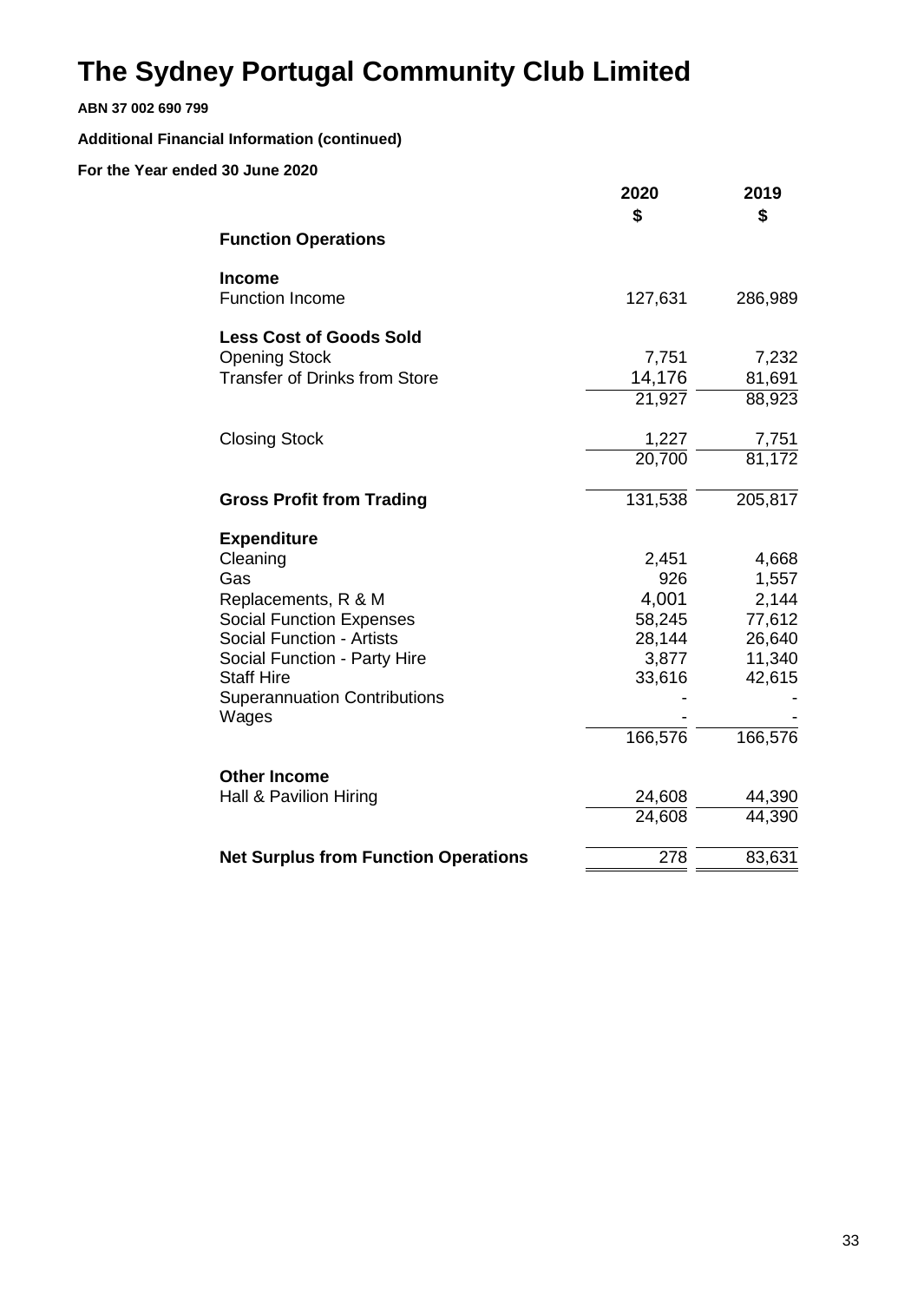### **ABN 37 002 690 799**

### **Additional Financial Information (continued)**

|                                               | 2019<br>\$ | 2019<br>\$ |
|-----------------------------------------------|------------|------------|
| <b>Restaurant Operations</b>                  |            |            |
| <b>Income</b>                                 |            |            |
| Miscellaneous Income                          | 61,893     | 10,769     |
| <b>Sales</b>                                  | 48,224     | 70,417     |
|                                               | 110,117    | 81,186     |
| <b>Less Cost of Goods Sold</b>                |            |            |
| <b>Opening Stock</b>                          | 2,528      | 1,983      |
| Purchases                                     | 24,009     | 1,009      |
| <b>Transfer of Drinks from Store</b>          | 30,133     | 31,721     |
|                                               | 56,670     | 34,713     |
| <b>Closing Stock</b>                          | 2,796      | 2,528      |
|                                               | 53,874     | 32,185     |
| <b>Gross Profit from Trading</b>              | 56,243     | 49,001     |
| <b>Expenditure</b>                            |            |            |
| Advertising                                   |            |            |
| Cleaning & Waste Disposal                     | 4,864      | (3,737)    |
| Gas                                           | 4,591      | (527)      |
| <b>Hiring Staff</b>                           | 1,412      |            |
| <b>Other Expenses</b>                         | 25         | 60         |
| Repairs & Maintenance                         | 1,790      | (950)      |
| Telephone                                     |            | (599)      |
|                                               | 12,682     | (5,753)    |
| <b>Net Surplus from Restaurant Operations</b> | 43,561     | 54,754     |
|                                               |            |            |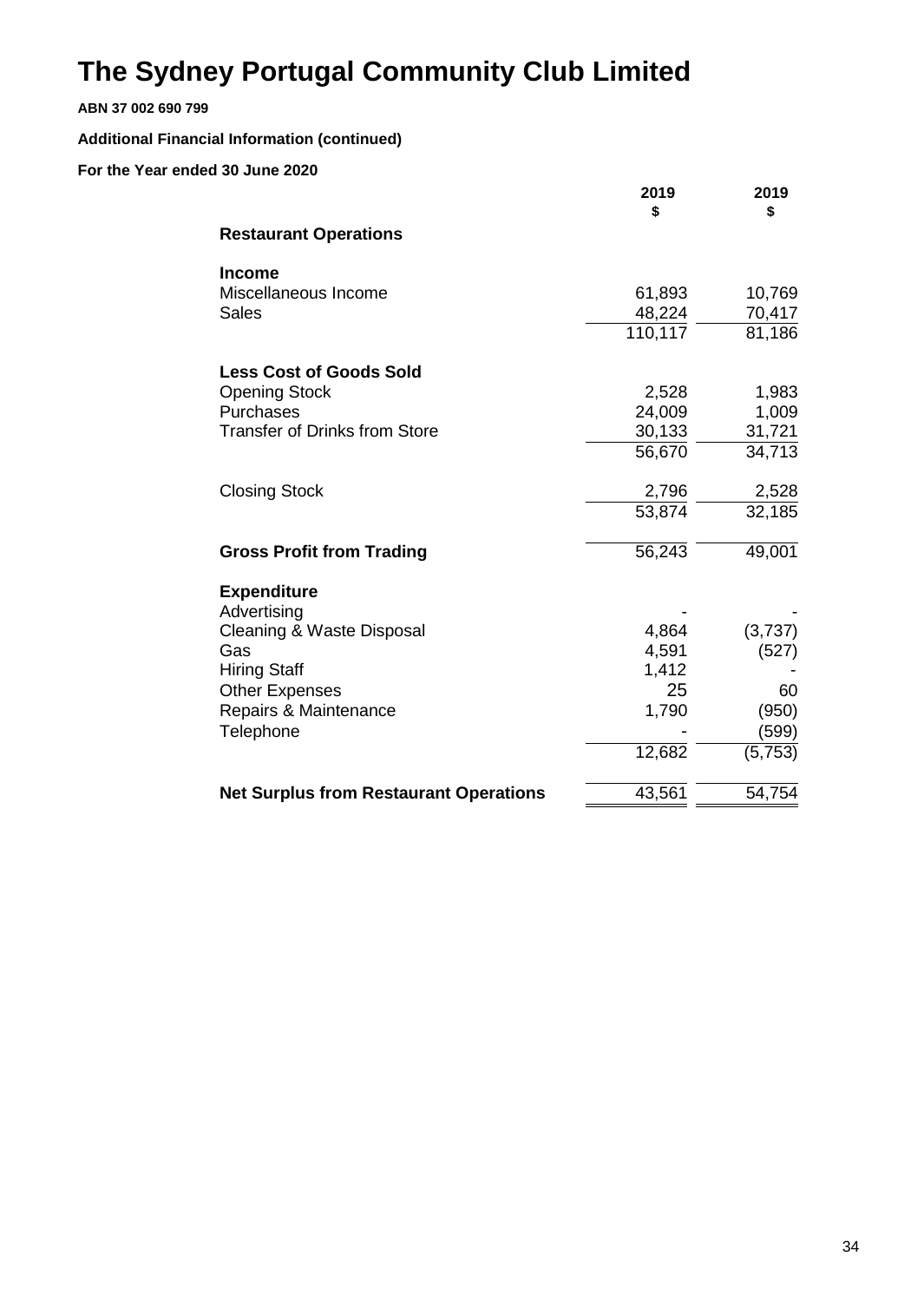### **ABN 37 002 690 799**

**Additional Financial Information (continued)**

|                                                                                                   | 2020<br>\$                                  | 2019<br>\$                                  |
|---------------------------------------------------------------------------------------------------|---------------------------------------------|---------------------------------------------|
| <b>Bingo Operations</b>                                                                           |                                             |                                             |
| Income<br>Receipts                                                                                | 25,020                                      | 37,686                                      |
| <b>Less Cost of Goods Sold</b><br>Purchases<br><b>Transfer of Drinks from Store</b><br>Stationery | 28,228<br>10,640<br>352<br>39,220<br>39,220 | 40,613<br>12,326<br>394<br>53,333<br>53,333 |
| <b>Gross Loss from Trading</b>                                                                    | (14,200)                                    | (15, 647)                                   |
| <b>Net Deficit from Bingo Operations</b>                                                          | (14,200)                                    | (15, 647)                                   |
| <b>Raffle Operations</b>                                                                          |                                             |                                             |
| <b>Income</b><br>Receipts                                                                         | 22852                                       | 29,059                                      |
| <b>Less Cost of Goods Sold</b><br>Purchases<br>Stationery                                         | 10,035<br>352<br>10,387<br>10,387           | 14,102<br>462<br>14,564<br>14,564           |
| <b>Gross Profit from Trading</b>                                                                  | 12,465                                      | 14,495                                      |
| <b>Net Surplus from Raffle Operations</b>                                                         | 12,465                                      | 14,495                                      |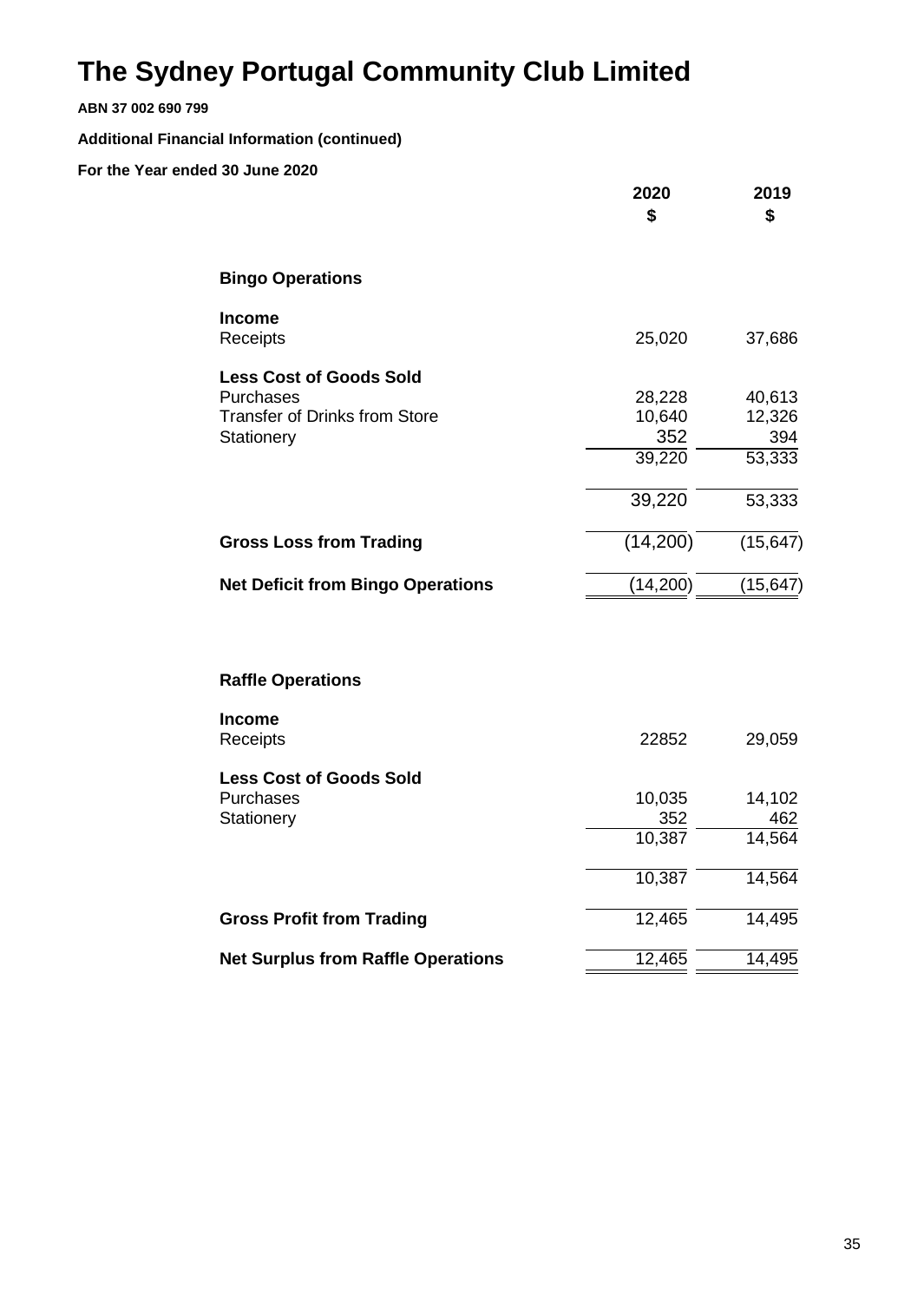| ABN 37 002 690 799                                                                                                                            |                                              |                                               |
|-----------------------------------------------------------------------------------------------------------------------------------------------|----------------------------------------------|-----------------------------------------------|
| <b>Additional Financial Information (continued)</b>                                                                                           |                                              |                                               |
| For the Year ended 30 June 2020                                                                                                               | 2020<br>\$                                   | 2019<br>\$                                    |
| <b>Soccer Sports Operations</b>                                                                                                               |                                              |                                               |
| <b>Income</b>                                                                                                                                 |                                              |                                               |
| <b>Soccer Revenue</b><br>Soccer - Registration Fees<br>Soccer - Sponsorship<br>Soccer - Field Hiring<br>Soccer - Other Income<br>Soccer - SAP | 372,701<br>46,682<br>16,510<br>89,089        | 191,204<br>10,443<br>30,660<br>104,262        |
|                                                                                                                                               | 524,982                                      | 336,569                                       |
| <b>Expenditure</b>                                                                                                                            |                                              |                                               |
| <b>Bank Charges</b><br><b>Doubtful Debts</b><br>Soccer - Field Hiring<br><b>Fines &amp; Penalties</b><br>Insurance                            | 1,220                                        | 1,261<br>6,075<br>1,940                       |
| <b>Interest Paid</b><br>- Other Persons/Corporations<br><b>Legal Costs</b>                                                                    |                                              |                                               |
| <b>Licencing Fees - Soccer</b><br><b>Medical Expenses</b><br><b>Promotional Costs</b>                                                         | 10,258<br>10,195                             | 28,050<br>15,400<br>2,770                     |
| Referees<br>Repairs & Maintenance<br>Soccer Player Expenses<br><b>Soccer Coaching Expenses</b><br>Soccer - Staff Hire                         | 5,105<br>1,011<br>54,244<br>37,612<br>44,224 | 11,958<br>7,586<br>80,034<br>81,391<br>26,922 |
| <b>Trophies</b><br><b>Uniforms</b><br>Opening Stock - Soccer Uniform                                                                          | 867                                          | 2,334<br>1,275                                |
| Uniforms<br>Closing Stock - Soccer Uniform<br><b>Other Soccer Expenses</b>                                                                    | 70,403                                       | 86,827                                        |
| <b>Soccer Opening Stock</b><br><b>Other Soccer Expenses</b><br><b>Soccer Closing Stock</b>                                                    | 1,261<br>121,060<br>(664)<br>356,796         | 58,126<br>(1, 261)<br>410,688                 |
| <b>Net Surplus from soccer Sports Operations</b>                                                                                              | 168,186                                      | (74, 119)                                     |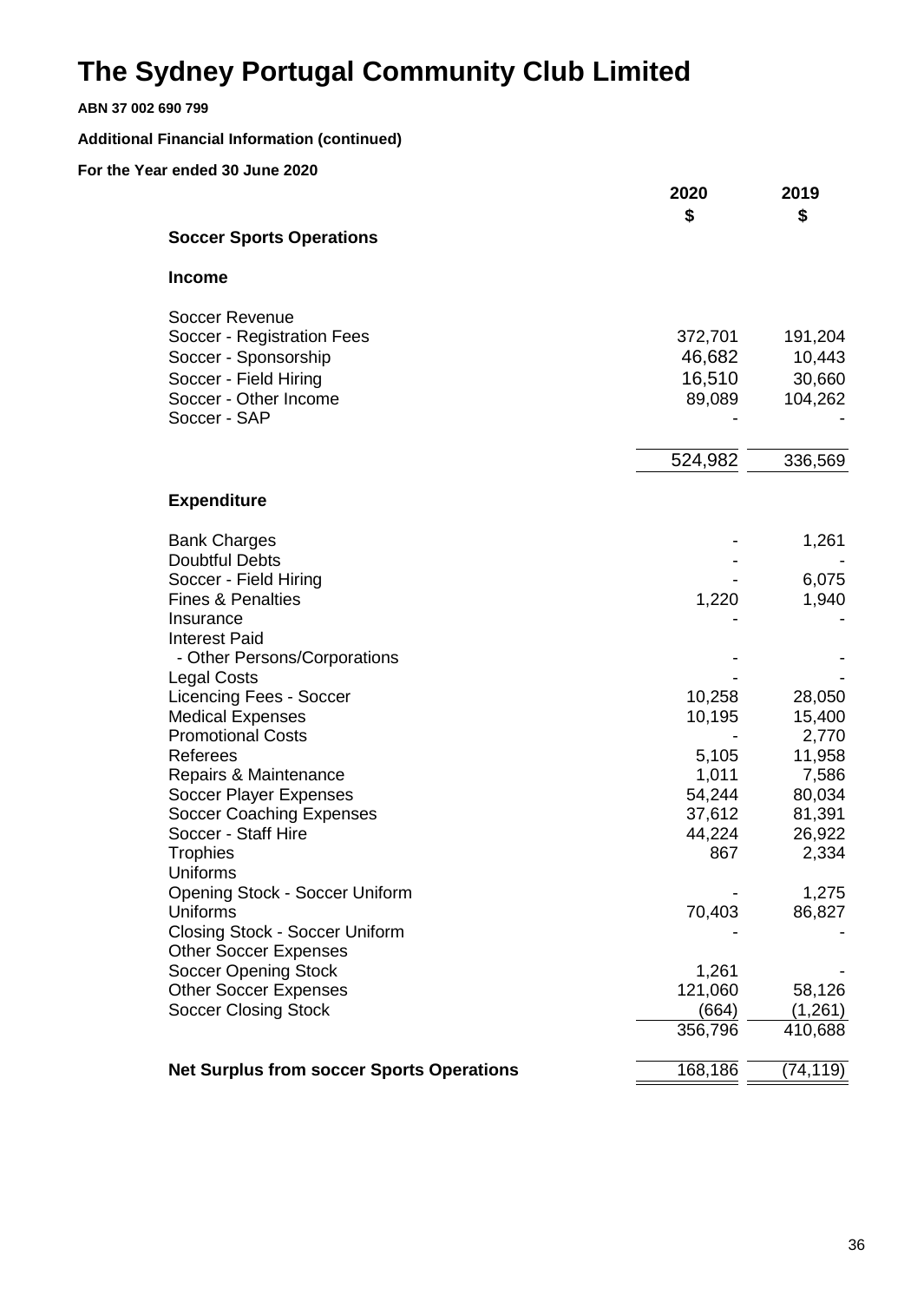### **ABN 37 002 690 799**

### **Additional Financial Information (continued)**

|                                        | 2020    | 2019    |
|----------------------------------------|---------|---------|
| <b>Store Stock Operations</b>          | \$      | \$      |
| <b>Income</b>                          |         |         |
| <b>Less Cost of Goods Sold</b>         |         |         |
| <b>Opening Stock</b>                   | 10,181  | 8,308   |
| Purchases                              | 117,537 | 189,066 |
|                                        | 127,718 | 197,374 |
| <b>Closing Stock</b>                   | 10,296  | 10,181  |
| <b>Transfer of Drinks to Bar</b>       | 56,145  | 54,797  |
| <b>Transfer of Drinks to Functions</b> | 14,176  | 81,691  |
| Transfer of Drinks to Bingo            | 10,640  | 12,326  |
| Transfer of Drinks to Restaurant       | 30,133  | 31,721  |
| <b>Stock Transfer to Soccer</b>        | 6,328   | 6,658   |
|                                        |         |         |

| <b>Net Surplus from Trading Activities</b> | 253,997 | 214,989 |
|--------------------------------------------|---------|---------|
|                                            |         |         |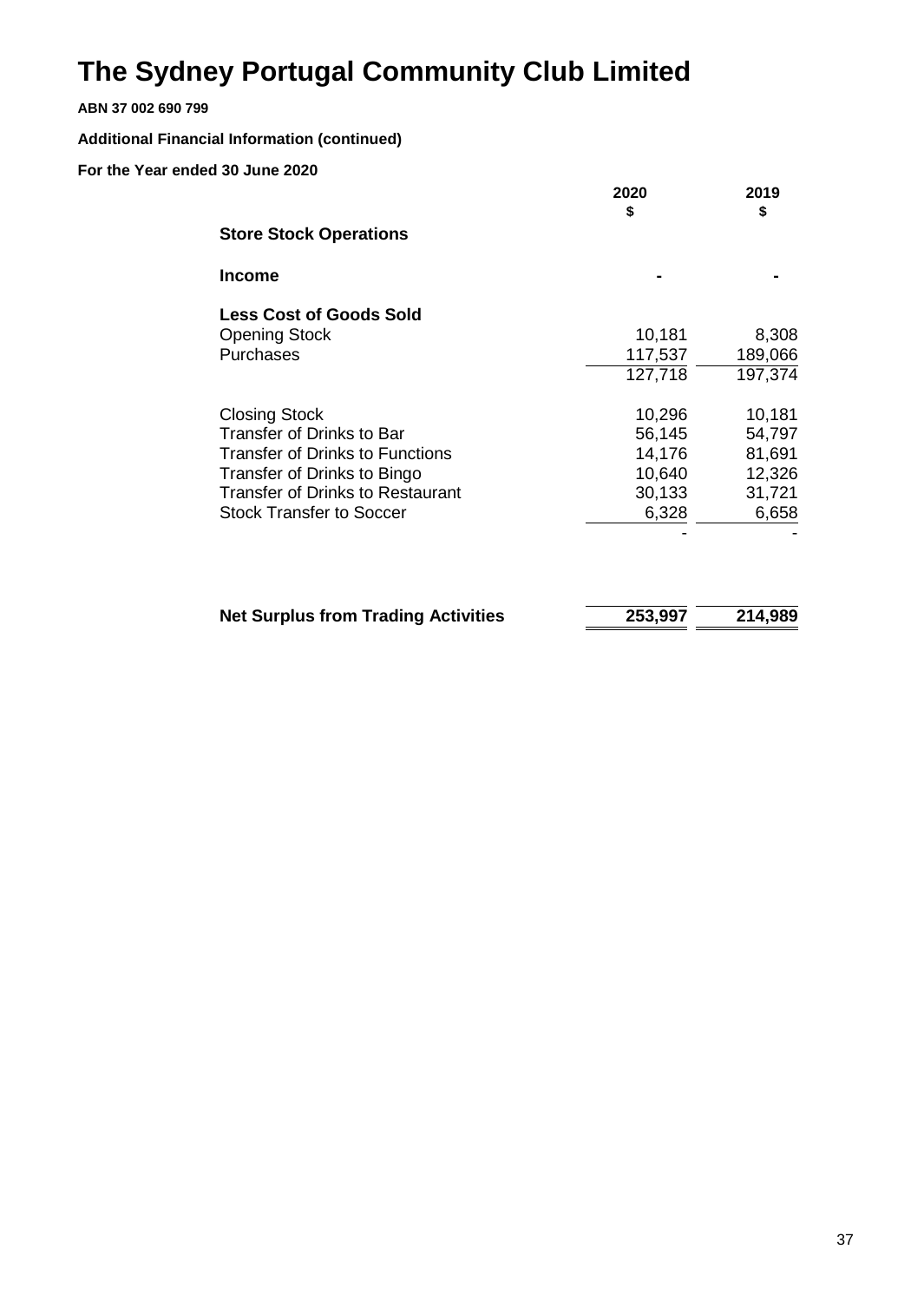**ABN 37 002 690 799**

### **Additional Financial Information (continued)**

|                                                      | 2020<br>\$ | 2019<br>\$   |
|------------------------------------------------------|------------|--------------|
| <b>Income</b>                                        |            |              |
| <b>Net Surplus from trading Activities</b>           | 253,997    | 214,989      |
| <b>Other Income</b>                                  |            |              |
| <b>Commissions Received</b>                          | 855        | 224          |
| Gaming Machine Income - Snooker                      |            | 1,454        |
| <b>Members' Subscriptions</b>                        | 10,845     | 714          |
| Share of Income Kikoff                               |            | 65,596       |
| <b>Donations Received</b>                            | 240        | 9,864        |
| <b>Interest Received</b>                             | 235        | 416          |
| <b>Rent Received</b>                                 | 478,365    | 484,872      |
| Car Park Hiring                                      |            | 1,500        |
| Rents Received - Mars Media                          | 52,863     | 30,570       |
| Sundry income                                        | 4,131      | 55,618       |
|                                                      | 547,534    | 650,828      |
| <b>Total Income</b>                                  | 801,530    | 865,817      |
|                                                      |            |              |
| <b>Expenditure</b>                                   |            |              |
| <b>Accountancy Fees</b>                              | 14,700     | 11,400       |
| Advertising                                          | 4,645      | 9,454        |
| <b>Amortisation - Borrowing Costs</b>                |            |              |
| <b>Auditor's Remuneration</b>                        |            |              |
| - Audit & review of financial statements             | 15,100     | 7,500        |
| <b>Bad Debt Provision</b>                            | 31,205     |              |
| <b>Bank Charges</b>                                  | 8,192      | 7,080        |
| Cleaning                                             | 44,577     | 53,810       |
| <b>Consultancy Fees</b>                              | 68,593     | 59,382       |
| Depreciation                                         | 169,086    | 126,439      |
| <b>Directors Expenses</b>                            | 5,360      | 2,889        |
| Donations                                            |            | 9,233        |
| Freight & Cartage                                    | 856        | 1,015        |
| Fine & Penalty                                       | 3,334      | 1,670<br>621 |
| <b>General Expenses</b><br>Hire of Plant & Equipment |            | 75           |
| Insurance                                            | 79,062     | 73,453       |
| - Other Persons/Corporations                         | 63,760     | 73,375       |
| <b>IT Expense</b>                                    | 640        |              |
| <b>Legal Costs</b>                                   | 281,733    | 28,102       |
| Light & Power                                        | 57,733     | 57,553       |
| Internet                                             | 648        |              |
| Kikoff                                               | 170,000    |              |
| Long Service Leave                                   | 3,544      | 7,697        |
| <b>Annual Leave Provision</b>                        | (4, 121)   | 1,712        |
| Motor Vehicle Expenses                               | 313        |              |
| Prizes, Gifts                                        | 515        |              |
|                                                      |            |              |